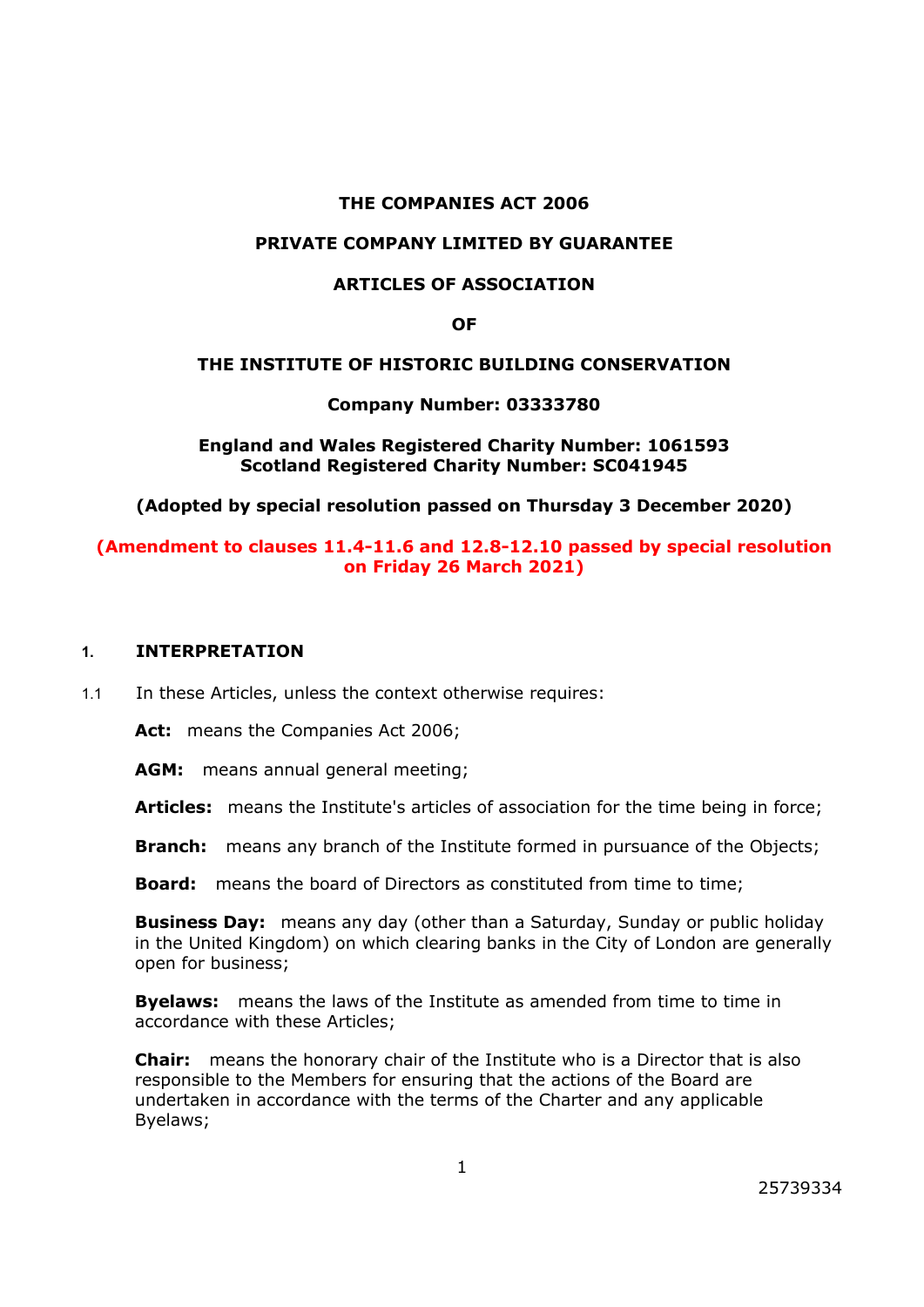**Charities Act:** means the Charities Act 2011;

**Charity Commission:** means the Charity Commission for England and Wales;

**Charter:** means any Royal charter of incorporation of the Institute from time to time in force and as amended or added to from time to time, and any such charter shall include all supplemental charters that may be implemented from time to time;

**Chief Executive:** means the person charged with the management of the Institute under whatever title or designation that the Board may determine from time to time;

**Circulation Date:** in relation to a written resolution, has the meaning given to it in the Act;

**Clear days:** in relation to a period of notice means a period of days not including the day on which notice was given or deemed to be given and the day for which it is given or on which it is to take effect;

**Code of Conduct:** means the Code of Conduct of the Institute from time to time;

**Company Secretary:** means the statutory company secretary who is employed by the Institute from time to time;

**Connected Person:** means any person falling within one of the following categories:

- (a) any spouse, civil partner, parent, child, brother, sister, grandparent or grandchild of a Director; or
- (b) the spouse or civil partner of any person in (a); or
- (c) any person who carries on business in partnership with a Director or with any person in (a) or (b); or
- (d) an institution which is controlled by either a Director, any person in (a), (b) or (c), or a Director and any person in (a), (b) or (c), taken together;
- (e) a corporate body in which a Director or any person in (a), (b) or (c) has a substantial interest, or two or more such persons, taken together, have a substantial interest.

Sections 350 to 352 of the Charities Act apply for the purposes of interpreting the terms used in this Article;

**Conservation:** means the conservation and enhancement of the built and historic environment;

**Council:** the group constituted by the Board pursuant to article 28 for the purpose of providing Institute representation, in particular from the Branches, with a view to further developing potential Board members and Officers of the Institute;

**Director:** means a director of the Institute. The Directors are charity trustees as defined in the Charities Act;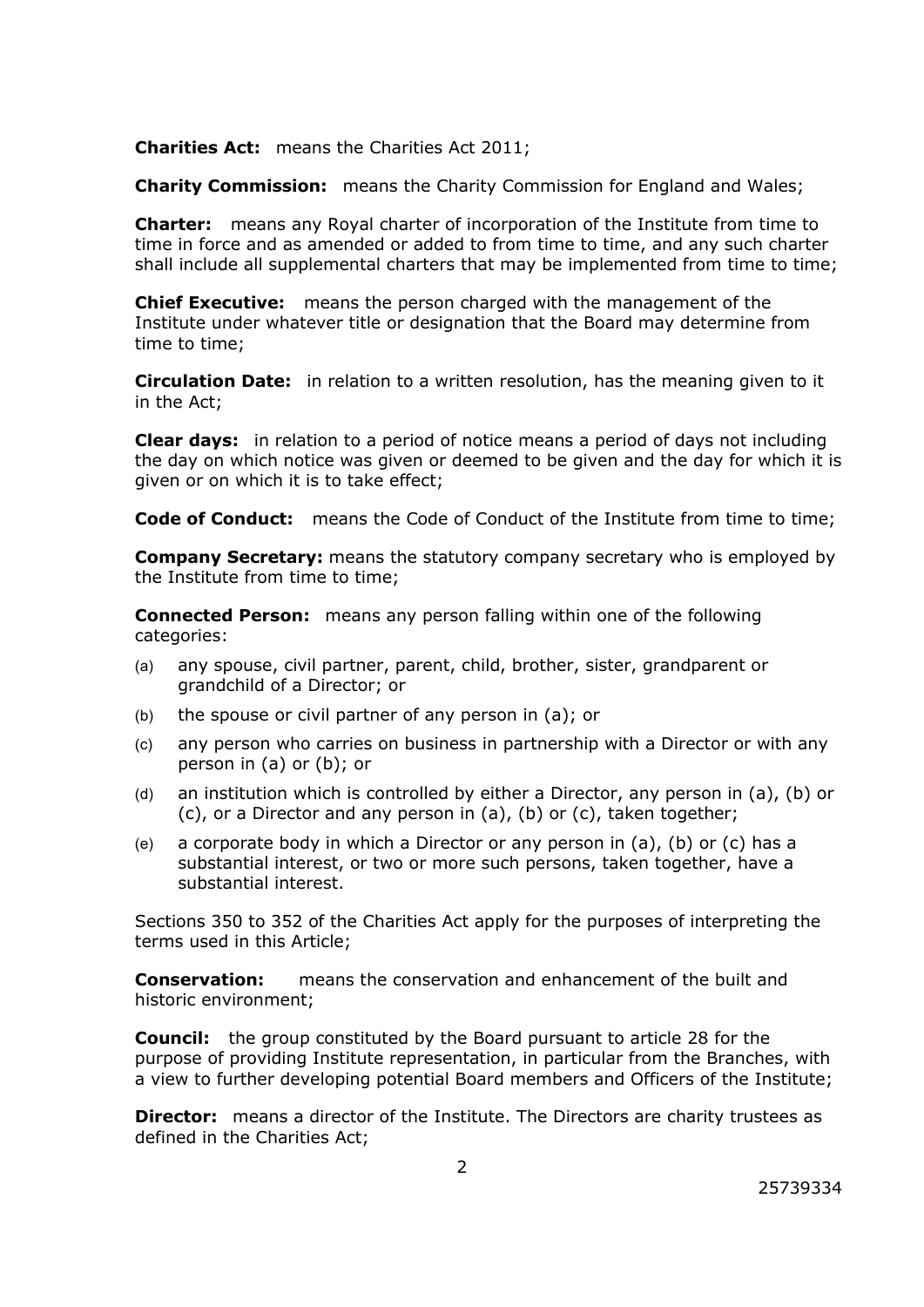**document:** includes, unless otherwise specified, any document sent or supplied in electronic form;

**electronic form and electronic means:** have the meaning given to such terms in section 1168 of the Act;

**Fee:** means any Membership subscription, application and/or transfer fee that may be payable by the Members from time to time;

**Financial Expert:** means a person who is reasonably believed by the Directors to be qualified to give advice on investments by reason of their ability in and practical experience of financial and other matters relating to investments;

**Honorary Secretary:** means the elected secretary of the Institute from time to time;

**Institute:** means The Institute of Historic Building Conservation, which is a charitable company regulated by the Articles;

**Member:** means a person who is accredited by and registered to the Institute and who shall have the rights set out in article 8.2, and who shall also be a subscriber to the Memorandum and admitted to membership in accordance with the Articles, and the term Membership shall be construed accordingly;

**Model Articles:** means the model articles for private companies limited by guarantee contained in Schedule 2 to the Companies (Model Articles) Regulations 2008 (*SI 2008/3229*);

**Objects:** means the objects of the Institute as stated in article 2;

**Officer:** means the Chair, Vice Chair, Treasurer and Honorary Secretary as appointed pursuant to article 18;

**Principal Office:** means the principal office of the Institute for the time being;

**Register:** means the register of Members of the Institute for the time being;

**Special Interest Group:** means those groups constituted from time to time pursuant to article 28.7;

**Special resolution:** has the meaning given in section 283 of the Act;

**Treasurer:** means the honorary treasurer who this the person that is responsible to the Board for the administration of the financial affairs of the Institute and for ensuring that proper accounts are kept in accordance with the Byelaws of the Institute from time to time;

**United Kingdom:** means Great Britain and Northern Ireland; and

**writing:** means the representation or reproduction of words, symbols or other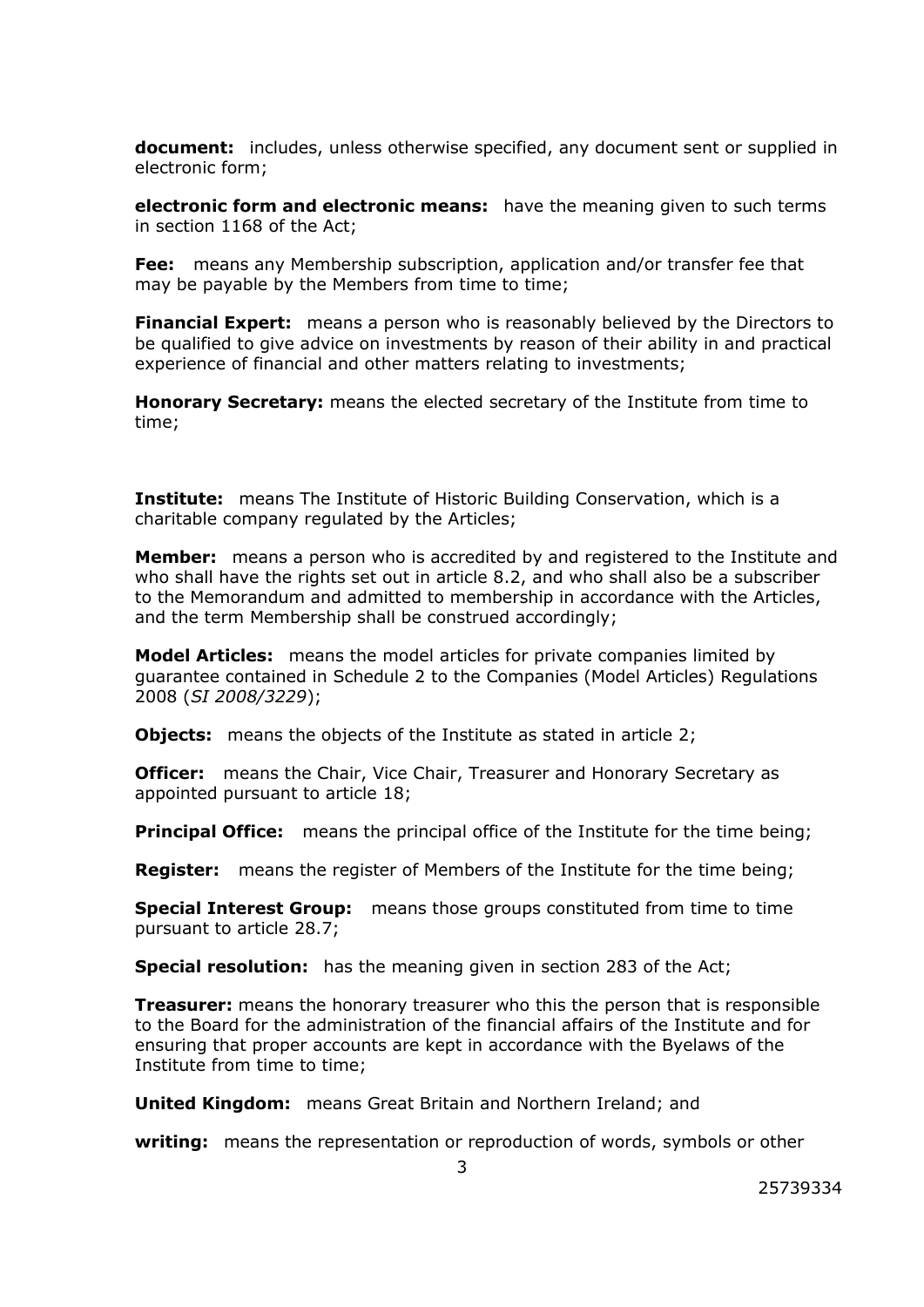information in a visible form by any method or combination of methods, whether sent or supplied in electronic form or otherwise.

- 1.2 Unless the context otherwise requires, words and expressions which have particular meanings in the Act shall have the same meanings in these Articles.
- 1.3 Headings in these Articles are used for convenience only and shall not affect the construction or interpretation of these Articles.
- 1.4 A reference in these Articles to an **article** is a reference to the relevant article of these Articles unless expressly provided otherwise.
- 1.5 Unless expressly provided otherwise, a reference to a statute, statutory provision or subordinate legislation is a reference to it as it is in force from time to time, taking account of:
	- (a) any subordinate legislation from time to time made under it; and
	- (b) any amendment or re-enactment and includes any statute, statutory provision or subordinate legislation which it amends or re-enacts.
- 1.6 Any phrase introduced by the terms **including**, **include**, **in particular** or any similar expression shall be construed as illustrative and shall not limit the sense of the words preceding those terms.
- 1.7 The Model Articles shall not apply to the Institute.

### **2. OBJECTS**

- 2.1 The Institute's objects are restricted specifically, in each case only for the public benefit to the:
	- (a) Conservation and enhancement of the historic environment;
	- (b) promotion of the highest standards of specialist skills in built and historic environment Conservation including in the understanding, care, and enhancement of the built and historic environment; accreditation and regulation of built and historic environment Conservation professionals; and
	- (c) education and training of such professionals alongside any parties or interests that can help secure observance of the Objects of the Institute as set out in articles 2.1(a) to 2.1(b) inclusive above.
- 2.2 Nothing in these Articles shall authorise an application of the property of the Institute for purposes which are not charitable in accordance with any statutory provision regarding the meaning of the word "charitable" or the words "charitable purposes" in force in any part of the United Kingdom.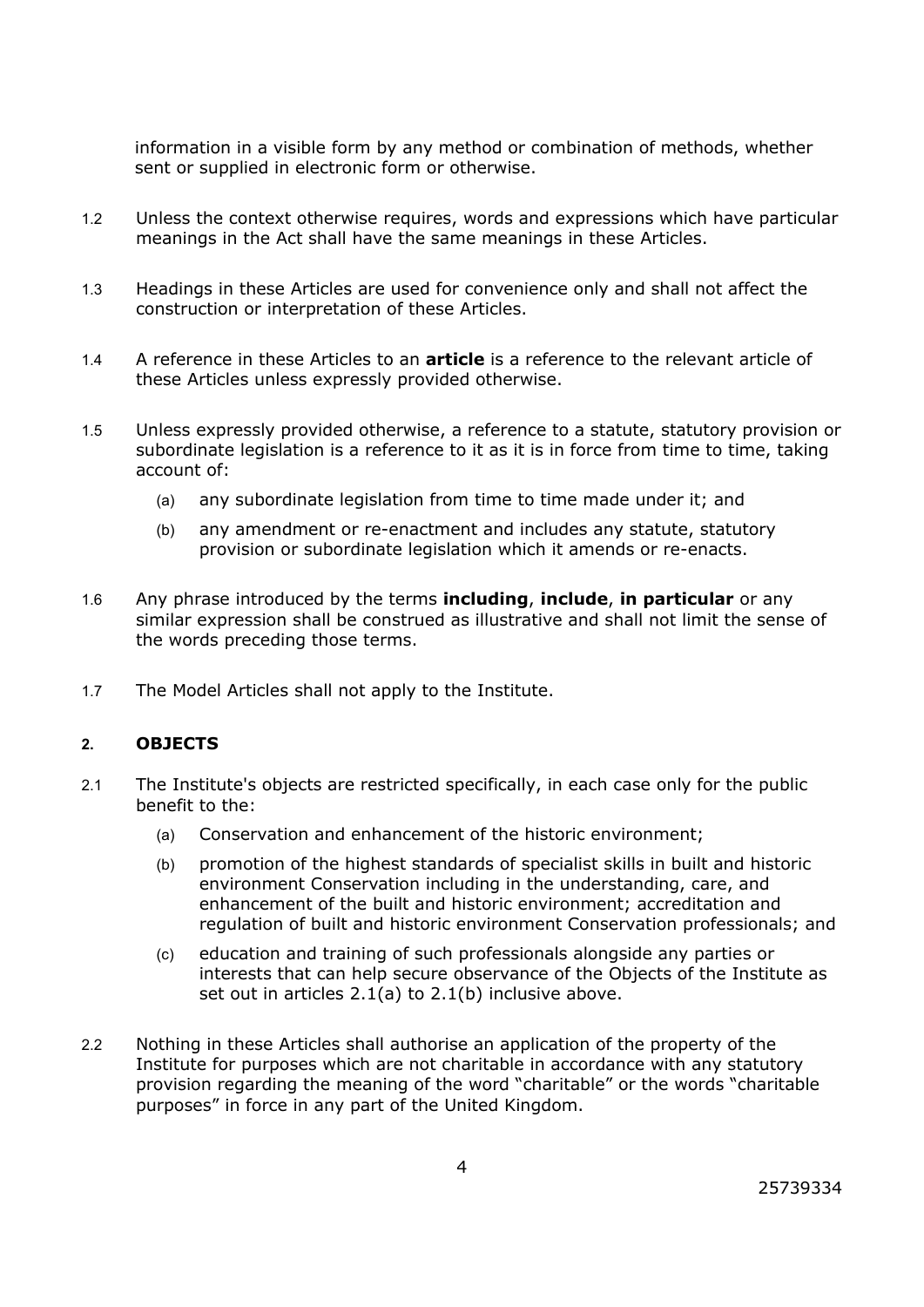### **3. POWERS**

In pursuance of the Objects, but not further or otherwise, the Institute has the power to:

- (a) trade in the course of carrying out the Objects and carry out any other trade which is not expected to give rise to taxable profits;
- (b) establish, maintain or purchase companies to carry on any trade;
- (c) lend and give credit to, take security for such loans or credit and enter into guarantees or give security for the performance of contracts by any person or company;
- (d) set aside funds for particular purposes or as reserves against future expenditure;
- (e) deposit or invest funds with all the powers of a beneficial owner, but to invest only after obtaining advice from a Financial Expert, having regard to the suitability of investments and the need for diversification;
- (f) delegate the management of investments to a Financial Expert, but only on terms that:
	- (i) the Institute's investment policy is set down in writing by the Board for the Financial Expert;
	- (ii) all transactions are reported promptly and regularly to the Board;
	- (iii) investment performance is reviewed regularly with the Board;
	- (iv) the delegation arrangement may be cancelled by the Board at any time;
	- (v) a review of the investment policy and the delegation arrangement shall be carried out at least annually;
	- (vi) all payments due to the Financial Expert fall within a scale or a level which is agreed in advance and are notified promptly to the Board on receipt;
	- (vii) the Financial Expert must not do anything outside the powers of the Institute;
- (g) arrange for the investments or other property of the Institute to be held in the name of a nominee (meaning a corporate body registered or having an established place of business in the United Kingdom) which is either under the control of the Board or of a Financial Expert acting on their instructions, and to pay any reasonable fee required;
- (h) co-operate with other bodies and to exchange information and advice with them;
- (i) establish or support or aid in the establishment and support of any organisation formed for objects similar to any or all of the Objects;
- (j) enter into partnership or other arrangement with any other body with objects similar to any or all of the Objects;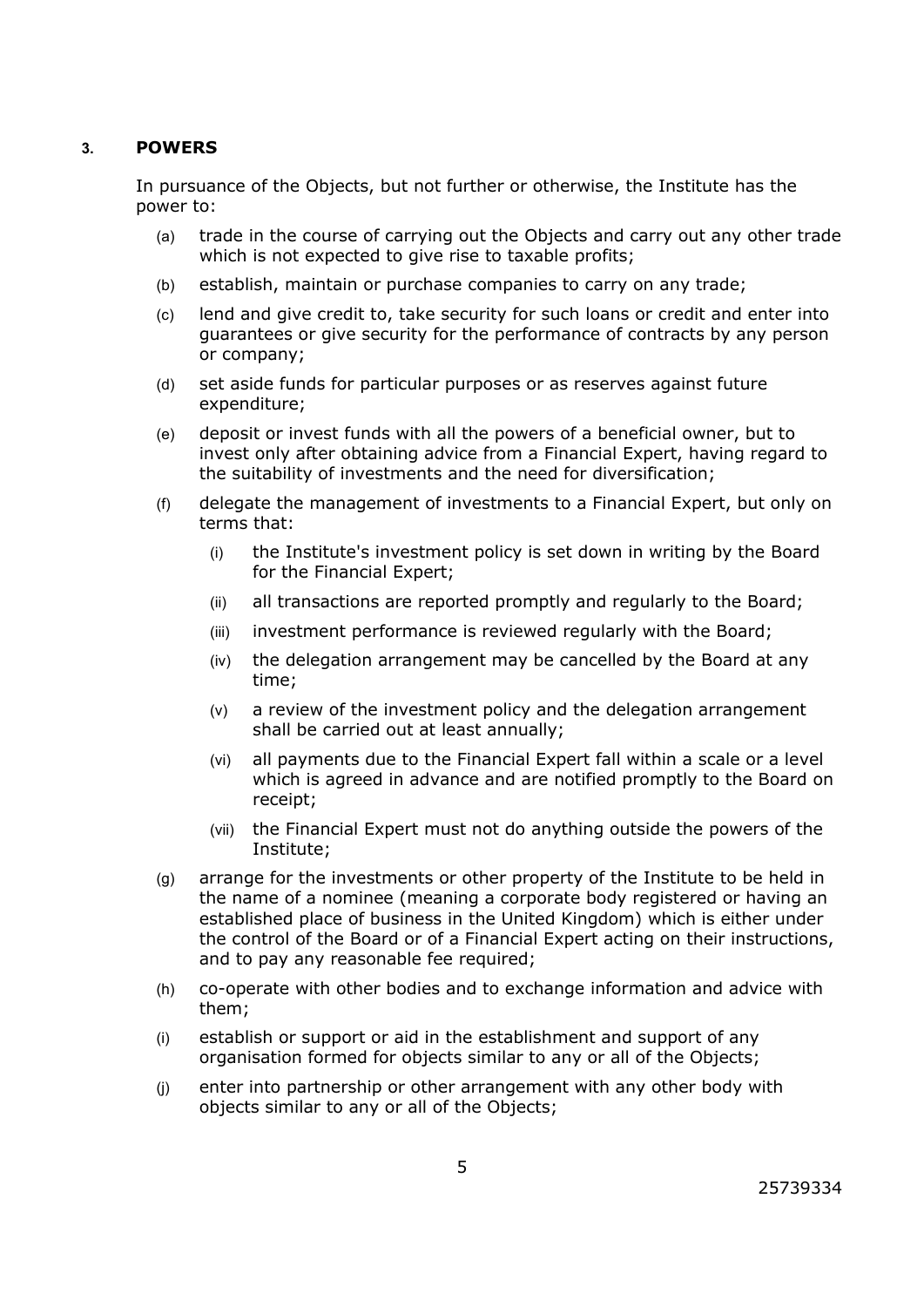- (k) acquire, amalgamate or merge with, or undertake all or any of the property, liabilities and engagements of any body with objects similar to any or all of the Objects;
- (l) to employ persons or bodies and to grant, continue and pay such salaries, pensions, gratuities or other sums in recognition of services as the Board may from time to time think proper for the pursuant of the Objects;
- (m) to develop, improve and maintain the practice of built and historic environment conservation and the understanding of the role of conservation in society;
- (n) to promote the highest standards of competence and practice in persons and organisations engaged in or about to engage in historic building conservation, developments in historic environments and related disciplines, and to maintain these standards amongst its own Members;
- (o) to test by examination or otherwise the competence of persons and organisations engaged in or about to engage in built and historic environment conservation and related disciplines, and to award certificates and distinctions, and to institute and establish scholarships, grants, awards and other benefactions;
- (p) to promote, encourage, guide and cooperate in the education and training of those who wish to be or those who are practising, or are interested in, built and historic environment conservation or connected therewith and, in particular, to promote the professional development of building conservation and historic environment specialists;
- (q) to promote the efficiency and usefulness of its Members to the community at large by setting a high standard of professional and general education, knowledge and conduct and otherwise to enhance the status of built and historic environment specialists in society;
- (r) to act as an authoritative body for the purpose of consultation with the legislature, public bodies and others in matters of public, professional and scientific interest concerning the built and historic environment and related subjects;
- (s) to apply for and exercise any powers obtained under any Charter or supplemental Charter or any Act of Parliament;
- (t) raise funds by the receipt and acceptance of subscriptions, donations, endowments and gifts of money, land, hereditaments, stocks, funds, shares, securities and any other assets whatsoever and either subject or not subject to any special trusts or conditions and in particular to accept and take by way of gift and absorb upon any terms the undertaking and assets of any organisation whether incorporated or not carrying on work similar to any work for the time being carried on by the Institute and to undertake all or any of the liabilities of any such other organisation;
- (u) to purchase, take on lease or hire or otherwise acquire and hold any land, buildings, easements or hereditaments of any tenure and any other real or personal property and to construct, provide, maintain, repair and alter any buildings, works, stores, plant and things which may from time to time be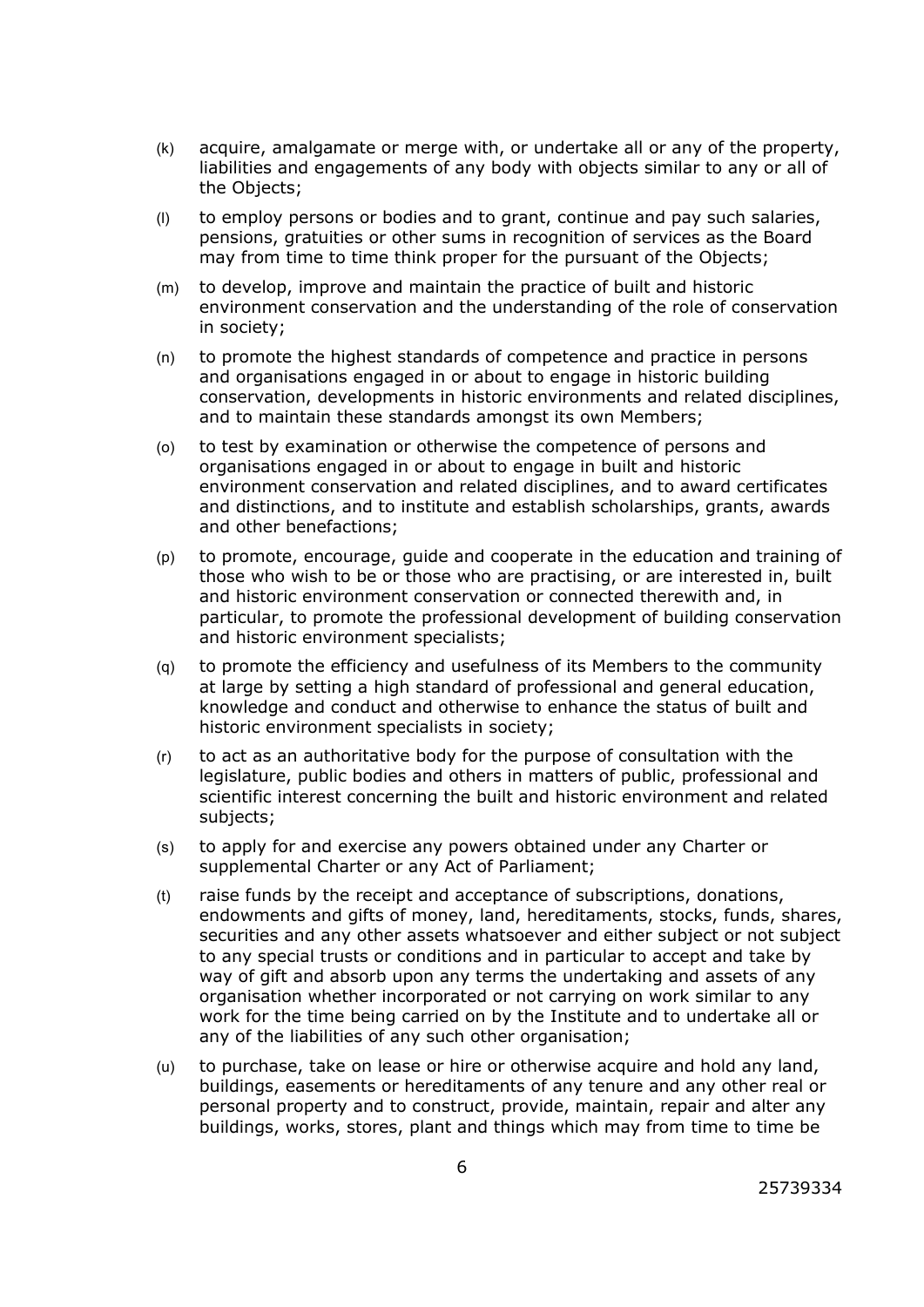deemed requisite in any part of the world for any of the purposes of the Institute;

- (v) to accumulate, sell, improve, manage, develop, exchange, lease, mortgage or otherwise dispose of or deal with or turn to account all or any property, rights or privileges of the Institute, provided that no disposition of any real, personal or leasehold property situate in the United Kingdom shall be made without such consent or approval (if any) as may be required by law;
- (w) to borrow or raise money for any of the purposes of the Institute in such manner and upon such terms as the Institute may think fit, and to secure or guarantee the payment or repayment of any moneys, or any other obligation or liability whatsoever, in such manner and on whatsoever property rights or assets of the Institute as the Institute may think fit, subject to such consents as may be required by law;
- (x) to pay or apply any moneys or assets of the Institute for any purpose which in the opinion of the Board may tend to promote all or any of the Objects and either to do so directly or to pay or transfer any such money or assets to some other person to be applied in the above manner
- (y) enter into contracts to provide services to or on behalf of other bodies;
- (z) take out such insurance policies as are necessary to protect the Institute;
- (aa) provide indemnity insurance for the Directors or any other officer of the Institute in accordance with and subject to the conditions in section 189 of the Charities Act;
- (bb) open and operate bank accounts and other facilities for banking and draw, accept, endorse, issue or execute promissory notes, bills of exchange, cheques and other instruments;
- (cc) act as trustee and to undertake and execute charitable trusts;
- (dd) pay out of the funds of the Institution the costs incurred in connection with the management of the Institution as a company and as a charity;
- (ee) do anything lawful which is calculated to further the Objects or is conducive or incidental to doing so; and
- (ff) to do all such other acts and things as are or may be deemed incidental or conducive to the attainment of any of the Objects.

# **4. APPLICATION OF INCOME AND PROPERTY**

- 4.1 The income and property of the Institute shall only be applied to promote the Objects.
- 4.2 Except as provided below, no part of the income or property of the Institute may be paid or transferred directly or indirectly by way of dividend, bonus or otherwise by way of profit to any Member of the Institute. This shall not prevent any payment in good faith by the Institute of:
	- (a) a benefit to any Member in the capacity of a beneficiary of the Institute;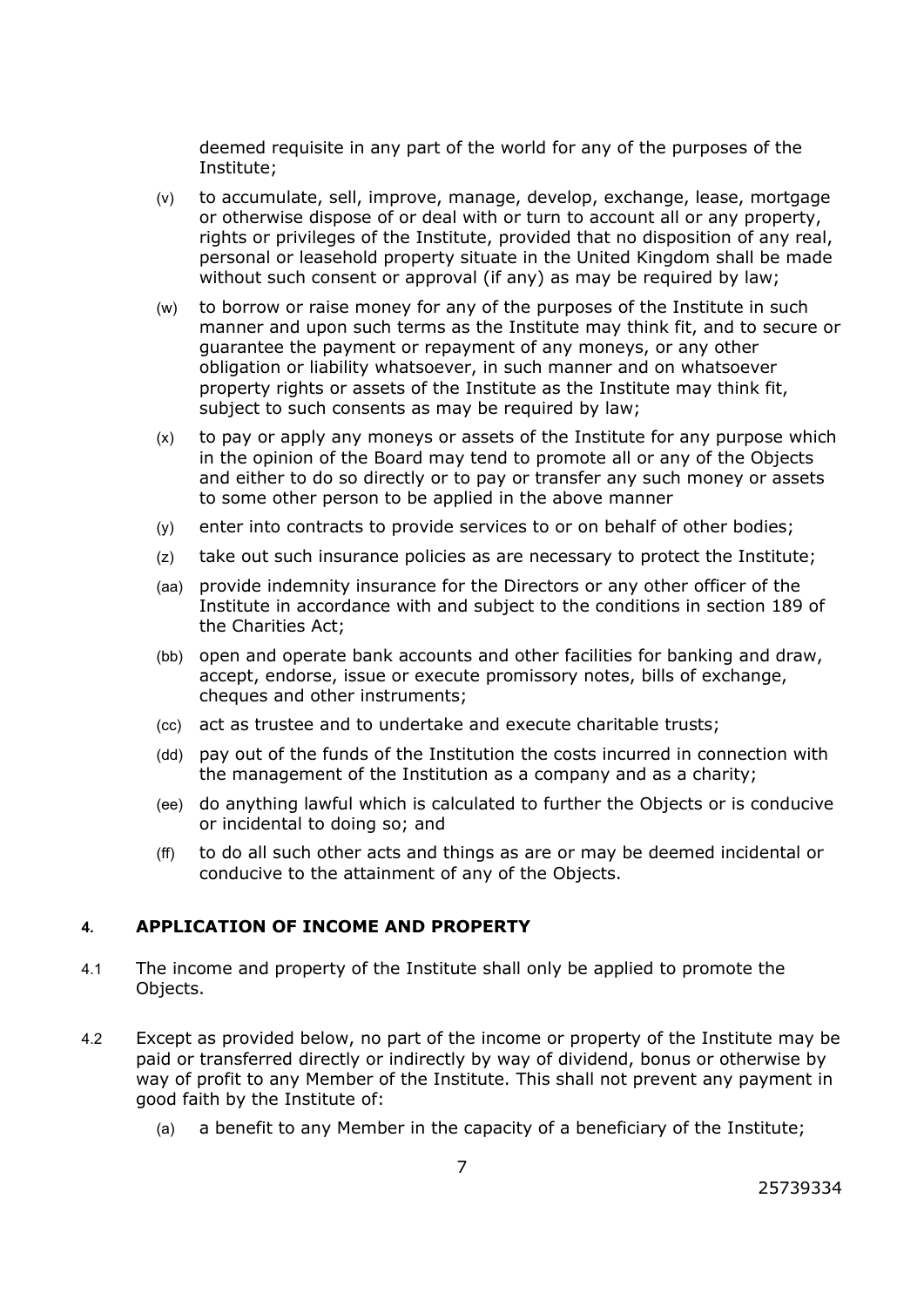- (b) reasonable and proper remuneration to any Member for any goods or services supplied to the Institute, provided that article 5 applies if such a Member is a Director;
- (c) interest on money lent by a Member to the Institute at a reasonable and proper rate;
- (d) reasonable and proper rent for premises demised or let by a Member to the Institute; and
- (e) any payment to a Member who is also a Director which is permitted under article 5.

### **5. BENEFITS AND PAYMENTS TO DIRECTORS AND CONNECTED PERSONS**

#### 5.1 A Director:

- (a) is entitled to be reimbursed reasonable out-of-pocket expenses properly incurred when acting on behalf of the Institute;
- (b) may benefit from trustee indemnity insurance purchased by the Institute in accordance with section 189 of the Charities Act;
- (c) may receive payment under an indemnity from the Institute in the circumstances set out in article 36;
- (d) may not receive any other benefit or payment from the Institute unless it is authorised by this article 5.
- 5.2 Unless the benefit or payment is permitted under article 5.3, no Director (including a Member who is also a Director) or Connected Person may:
	- (a) buy any goods or services from the Institute on terms preferential to those applicable to members of the public;
	- (b) sell goods, services, or any interest in land to the Institute;
	- (c) be employed by, or receive any remuneration from, the Institute; or
	- (d) receive any other financial benefit from the Institute.
- 5.3 A Director or a Connected Person may:
	- (a) receive a benefit from the Institute in the capacity of a beneficiary of the Institute provided that a majority of the Directors do not benefit in this way;
	- (b) enter into a contract for the supply of services, or of goods that are supplied in connection with the provision of services, to the Institute where that is permitted in accordance with, and subject to the conditions in, sections 185 and 186 of the Charities Act;
	- (c) subject to article 5.4, enter into a contract for the supply of goods to the Institute that are not supplied in connection with services provided to the Institute by the Director or Connected Person;
	- (d) receive reasonable and proper rent for premises let to the Institute;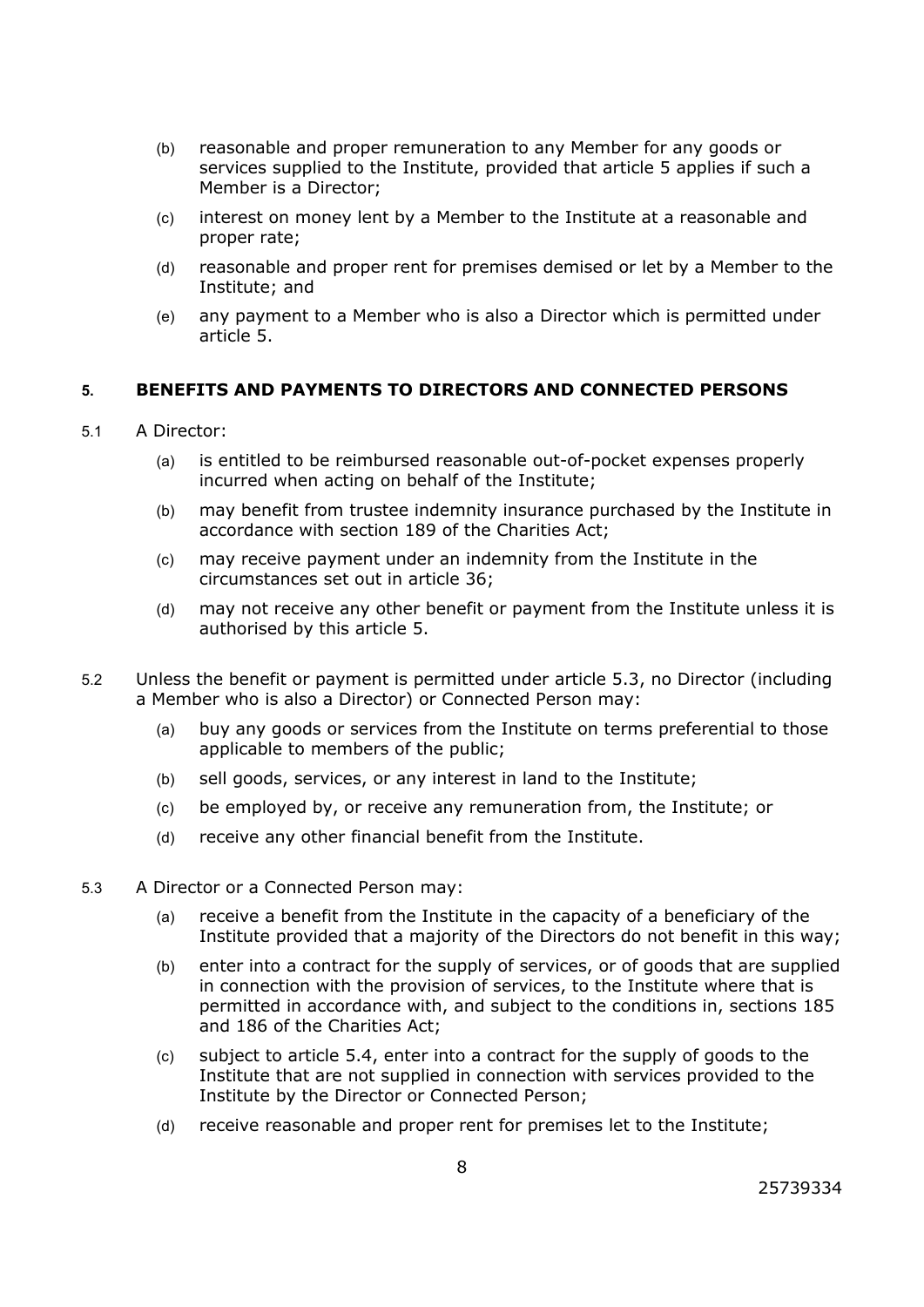- (e) receive interest at a reasonable and proper rate on money lent to the Institute;
- (f) take part in the normal trading and fundraising activities of the Institute on the same terms as members of the public;
- (g) receive or retain any payment for which prior written authorisation has been obtained from the Charity Commission; and,
- (h) for the avoidance of doubt, nothing in these Articles shall authorise an application of the property of the Institute for purposes which are not charitable in accordance with section 7 of the Charities and Trustee Investment (Scotland) Act 2005.
- 5.4 The Institute and its Directors may only rely upon the authority provided by article 5.3(c) if each of the following conditions is satisfied:
	- (a) the amount or maximum amount of the payment for the goods:
		- (i) is set out in an agreement in writing between the Institute and the Director or Connected Person supplying the goods (**Supplier**) under which the Supplier is to supply the goods in question to the Institute;
		- (ii) does not exceed what is reasonable in the circumstances for the supply of the goods in question;
	- (b) the other Directors are satisfied that it is in the best interests of the Institute to contract with the Supplier rather than someone who is not a Director or Connected Person. In reaching that decision, which must be recorded in the minutes of the meeting, the Directors must balance the advantages of contracting with a Director against the disadvantages of doing so;
	- (c) the Supplier:
		- (i) is absent from the part of the meeting at which there is discussion of the proposal to enter into a contract or arrangement with regard to the supply of goods to the Institute by them;
		- (ii) does not vote on any such matter and is not counted when calculating whether a quorum of Directors is present at the meeting; and
	- (d) a majority of the Directors then in office are not in receipt of remuneration or payments authorised by article 5.
- 5.5 In article 5.3 and article 5.4, the "Institute" includes any company in which the Institute:
	- (a) holds more than 50% of the shares; or
	- (b) controls more than 50% of the voting rights attached to the shares; or
	- (c) has the right to appoint one or more Directors to the Institute.
- 5.6 A Director's duty under the Act to avoid a conflict of interest with the Institute does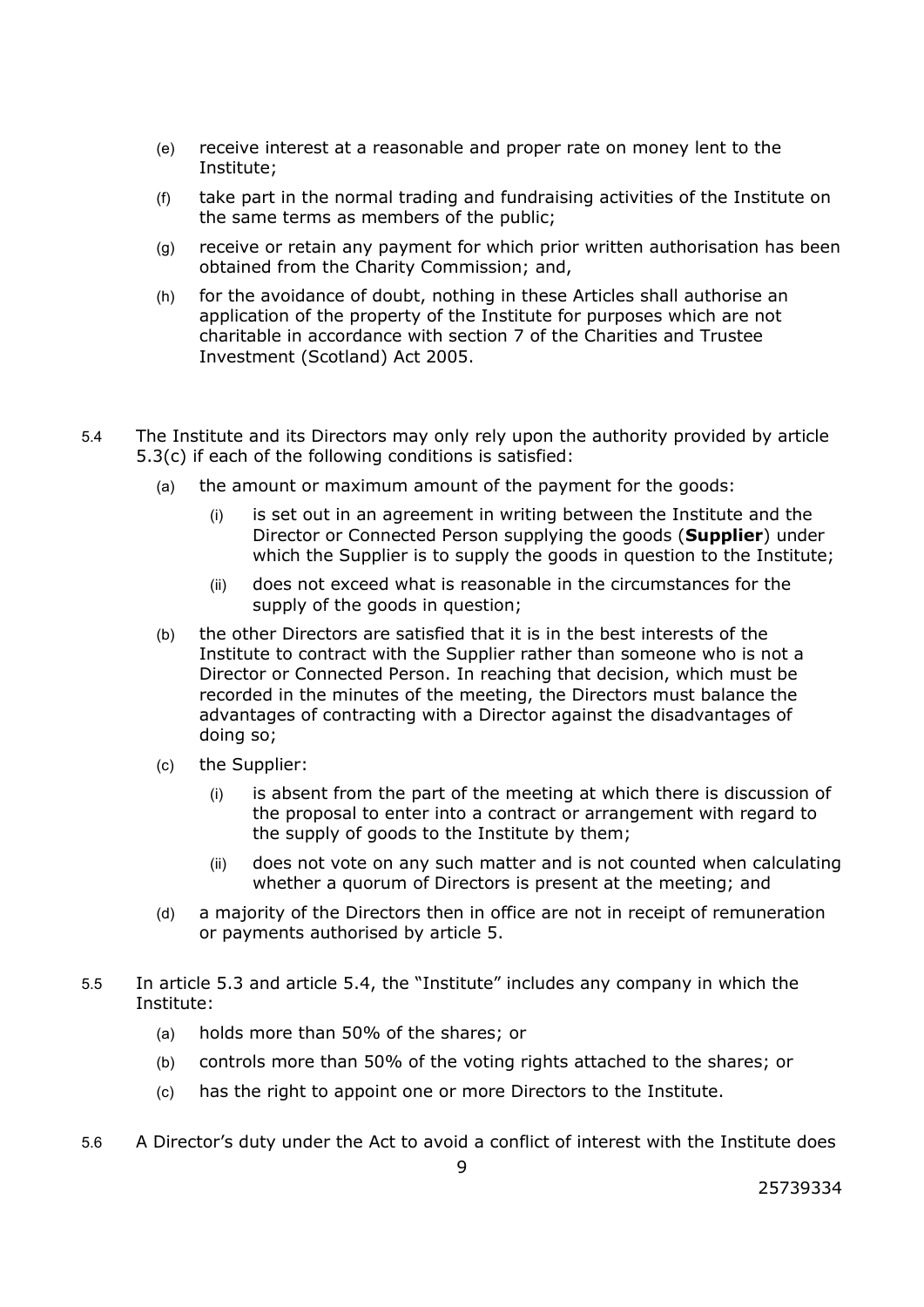not apply to any transaction authorised by this article 5.

### **6. WINDING UP**

- 6.1 On the winding up or dissolution of the Institute, after provision has been made for all its debts and liabilities, any assets or property that remain shall not be paid or distributed to the Members but shall be applied or transferred:
	- (a) directly for one or more of the Objects;
	- (b) to any charity or charities for purposes similar to the Objects; or
	- (c) to any charity or charities for particular purposes falling within the Objects.
- 6.2 The decision on who is to benefit from the Institute's remaining assets, pursuant to article 6.1, may be made by resolution of the Members at or before the time of winding up or dissolution and, subject to any such resolution of the Members, may be made by resolution of the Directors at or before the time of winding up or dissolution.
- 6.3 In the event that no resolution is passed by the Members or by the Directors in accordance with this article, the Institute's remaining assets shall be applied for charitable purposes as directed by the court or the Charity Commission.

### **7. LIABILITY OF MEMBERS**

The liability of each Member is limited to  $£1$ , being the amount that each Member undertakes to contribute to the assets of the Institute in the event of its being wound up while they are a Member or within one year after they cease to be a Member, for:

- 7.1 payment of the Institute's debts and liabilities contracted before they cease to be a Member,
- 7.2 payment of the costs, charges and expenses of the winding up, and
- 7.3 adjustment of the rights of the contributories among themselves.

### **8. MEMBERS**

- 8.1 The Institute shall admit to Membership an individual who:
	- (a) applies to the Institute for accreditation or registration using the application process approved by the Board; and
	- (b) is approved by the Board or under any powers of delegation agreed by the Board pursuant to these Articles.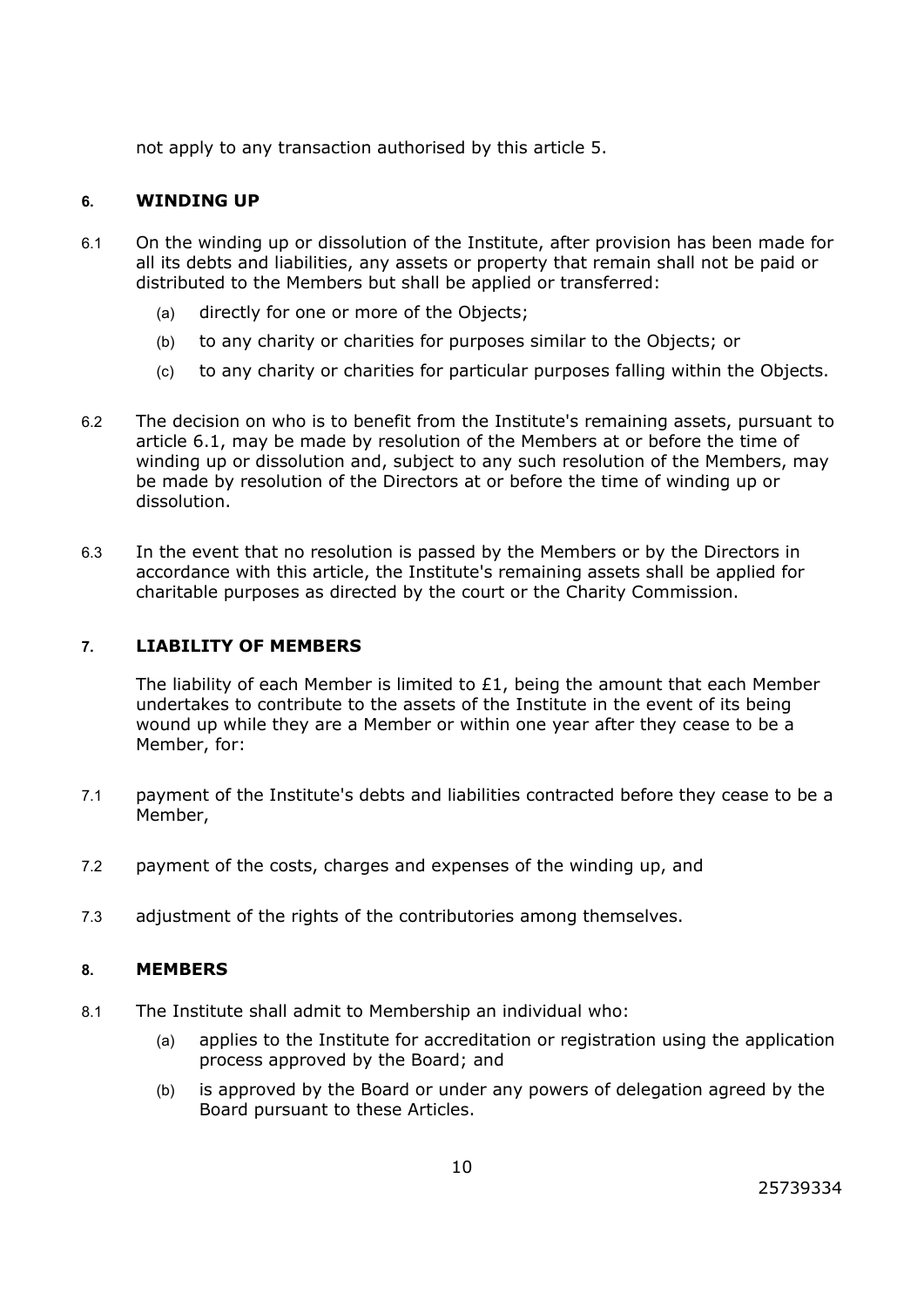- 8.2 Members of the Institute shall have full voting rights. They shall be accredited by the Institute and shall be entitled to all of the privileges of Membership as conferred pursuant to these Articles and any Charter or Byelaws that may be in force from time to time, in addition to any other special privilege which the Board may from time to time prescribe. The Board may make regulations governing membership of, or attendance at, the Council or any other group of the Institute, by Members pursuant to these Articles.
- 8.3 The Board may in its absolute discretion accept or decline to accept any application for Membership and need not give reasons for doing so.
- 8.4 The Institute shall maintain a register of Members (and any changes (hereto) and full contact details of each such Member. Any person ceasing to be a Member shall be removed from the register.
- 8.5 Membership is not transferable.
- 8.6 All Members shall pay such Fees as may become payable in accordance with the requirements of the Institute as stipulated by the Board from time to time.
- 8.7 The Board may establish different classes of Membership and set out different rights and obligations for each class, with such rights and obligations recorded in the register of Members, but shall not be obliged to accept any person fulfilling those criteria as a Member.

### **9. TERMINATION OF MEMBERSHIP AND SANCTIONS**

- 9.1 A Member shall cease to be a Member if:
	- (a) the Member dies;
	- (b) the Member resigns by giving notice to the Institute in writing;
	- (c) any Fee or other sum payable by the Member to the Institute is not paid to the Institute when due in accordance with such terms as the Instituted may notify its members from time to time;
	- (d) the Member is removed from Membership by a resolution of the Directors that it is in the best interests of the Institute that the Membership is terminated including but not limited to circumstances where such Member is in breach of the Code of Conduct. Such a resolution may not be passed unless:
		- (i) the Member has been given at least 14 clear days' notice in writing of the meeting of not less than six Directors at which the resolution will be proposed and the reasons why it will be proposed; and
		- (ii) a full investigation has been conducted in accordance with the terms of the Code of Conduct and any other rule of Byelaw that may be in force from time to time; and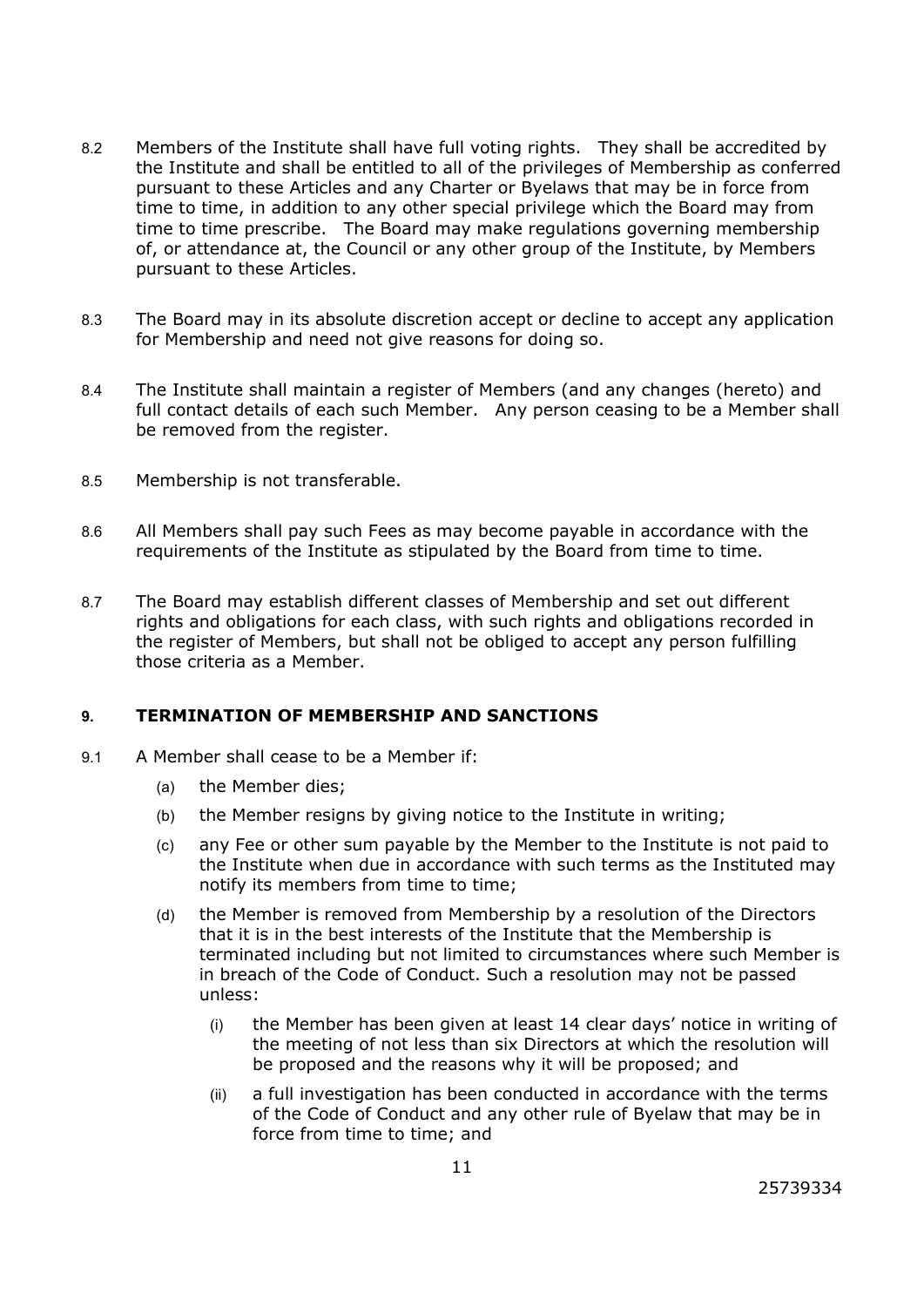- (iii) the Member or, at the option of the Member, the Member's representative (who need not be a Member of the Institute) has been given a reasonable opportunity to make representations to the meeting either in person or in writing. The Board must consider any representations made by the Member (or the Member's representative) and inform the Member of their decision to terminate membership or impose alternative sanctions pursuant to article 9.2 below following such consideration. There shall be no right of appeal from a decision of the Board to terminate the membership of a Member; and
- (iv) a Member removed from Membership by such a resolution shall remain liable to pay to the Institute Fee and any outstanding subscription or other sum owed by them and shall not be entitled to a refund of any such Fee or subscription or other sum paid by them to the Institute.
- 9.2 The Board may at its sole discretion resolve to suspend any Member from the rights and privileges of Membership as an alternative to termination of Membership under article 9.1(d). At the end of any such period of suspension the rights of such Member shall be reinstated subject to their compliance with the terms of any such sanctions imposed and subject to such Member confirming in writing to the Chief Executive of the Institute in such form that is satisfactory to the Board (acting reasonably) of their intention to act in accordance with the provisions of these Articles, the Charter, and any other these Byelaws or regulations made pursuant thereto.
- 9.3 Upon ceasing to be a Member of the Institute a former Member shall cease to have any right to any benefits of membership of the Institute.

### **10. ANNUAL GENERAL MEETINGS**

- 10.1 The Institute shall hold an AGM each year, with not more than 15 months elapsing between successive annual general meetings.
- 10.2 Each notice calling an AGM shall specify the meeting as such and each annual general meeting shall take place at such time and place as the Board shall think fit.
- 10.3 The business at an AGM shall include:
	- (a) the consideration of the accounts, balance sheets, reports of the Board (including the annual report) and auditors;
	- (b) the retirement, appointment or re-appointment of Directors in accordance with article 19.1 to article 20; and
	- (c) the appointment of the auditors.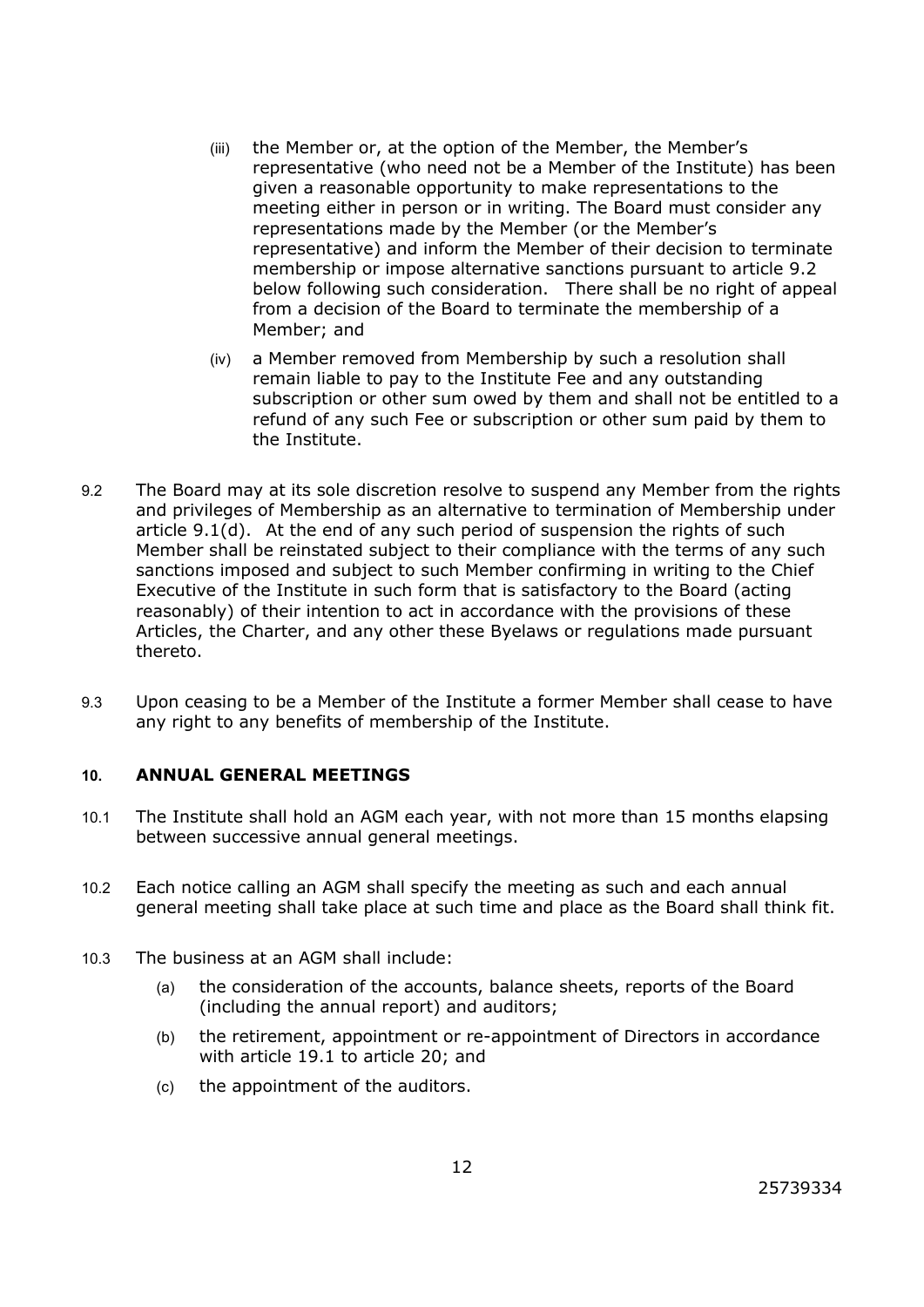### **11. NOTICE OF GENERAL MEETINGS**

- 11.1 General meetings, except the AGM, are called:
	- (a) on a minimum of 21 clear days' notice; and
	- (b) within 2 months of receipt of a written requisition to hold a general meeting from 20% (twenty percent) of the Members of the Institute, stating full details of the Objects of such meeting.
- 11.2 A general meeting may be called by shorter notice if it is so agreed by a majority in number of the Members having a right to attend and vote at the meeting, being a majority who together hold not less than 90% of the total voting rights.
- 11.3 The notice shall specify the date, time and place of the meeting and the general nature of the business to be transacted. It shall also include a statement pursuant to the Act setting out the right of Members to appoint proxies.
- 11.4 In accordance with article 12, if it is anticipated that any two Members participating in the meeting will not be in the same place, the notice shall set out how it is proposed that they should communicate with each other during the meeting.
- 11.5 The notice shall be given to:
	- (a) each Member;
	- (b) each Director; and
	- (c) the auditor for the time being of the Institute.
- 11.6 Proceedings at a general meeting shall not be invalidated because a person entitled to receive notice of the meeting did not receive it because of an accidental omission by the Institute.

# **12. PROCEEDINGS AT GENERAL MEETINGS**

- 12.1 Every general meeting of the Institute shall have a chair:
	- (a) The chair of the Board shall chair general meetings of the Institute or, if the chair of the Board is absent, the vice-chair of the Board shall act as chair.
	- (b) If neither the chair nor the vice-chair of the Board is present within 15 minutes of the time appointed for the meeting, a Director elected by the Board present shall chair the meeting.
	- (c) If there is only one Director present and willing to act, that Director shall chair the meeting.
	- (d) If no Director is present and willing to chair the meeting within 15 minutes of the time appointed for the meeting, the Members present shall choose one of their number to chair the meeting.
- 12.2 No business shall be transacted at any general meeting unless a quorum is present.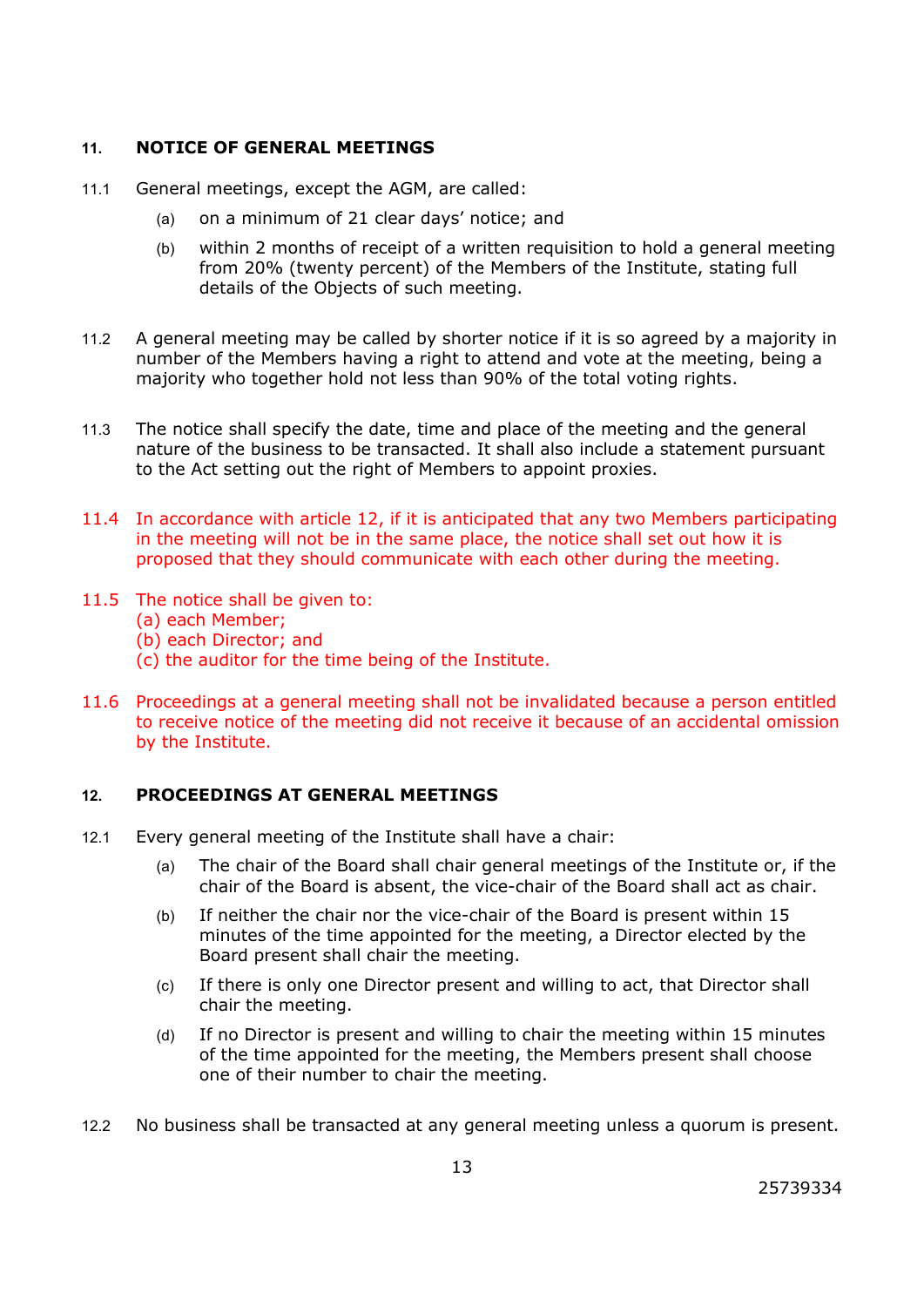- 12.3 A quorum is: 50 Members who are present in person or by proxy or through their duly authorised representatives and who are entitled to vote on the business to be conducted at the meeting; or
	- (a) one-20th of the total membership at the time,

whichever is the greater.

- 12.4 If within 30 minutes from the time appointed for the meeting a quorum is not present, or if during the meeting a quorum ceases to be present, the meeting shall be adjourned until such other date, time and place as the Board shall determine. If at the adjourned meeting a quorum is not present within 30 minutes from the time appointed for the meeting, those Members present in person or by proxy and entitled to vote shall be a quorum.
- 12.5 The chair of a general meeting may adjourn such a meeting when a quorum is present, if the meeting consents to an adjournment, and shall adjourn such a meeting if directed to do so by the meeting. The chair shall specify either that the meeting:
	- (a) is to be adjourned to a particular date, time and place; or
	- (b) shall be adjourned to a date, time and place to be appointed by the Board;

and shall have regard to any directions as to date, time and place which have been given by the meeting.

- 12.6 If the meeting is adjourned until more than 14 days after the date on which it was adjourned, the Institute shall give at least seven clear days' notice of it to the same persons to whom notice of the Institute's general meetings is required to be given and containing the same information which such notice is required to contain.
- 12.7 No business may be transacted at an adjourned general meeting which could not properly have been transacted at the meeting if the adjournment had not taken place.
- 12.8 Subject to the provisions of these Articles, the Board may make regulations and Byelaws further governing:
	- (a) the procedure for convening general meetings;
	- (b) the proceedings at general meetings;
	- (c) the voting of Members at general meetings.
- 12.9 The Board may make whatever arrangements they consider appropriate to enable those Members attending a general meeting to exercise their rights to speak or vote at it, and in determining their attendance it is immaterial whether any two or more Members attending it are in the same place as each other. Two or more Members who are not in the same place as each other for the purpose of attending any general meeting shall be entitled to speak and vote in accordance with these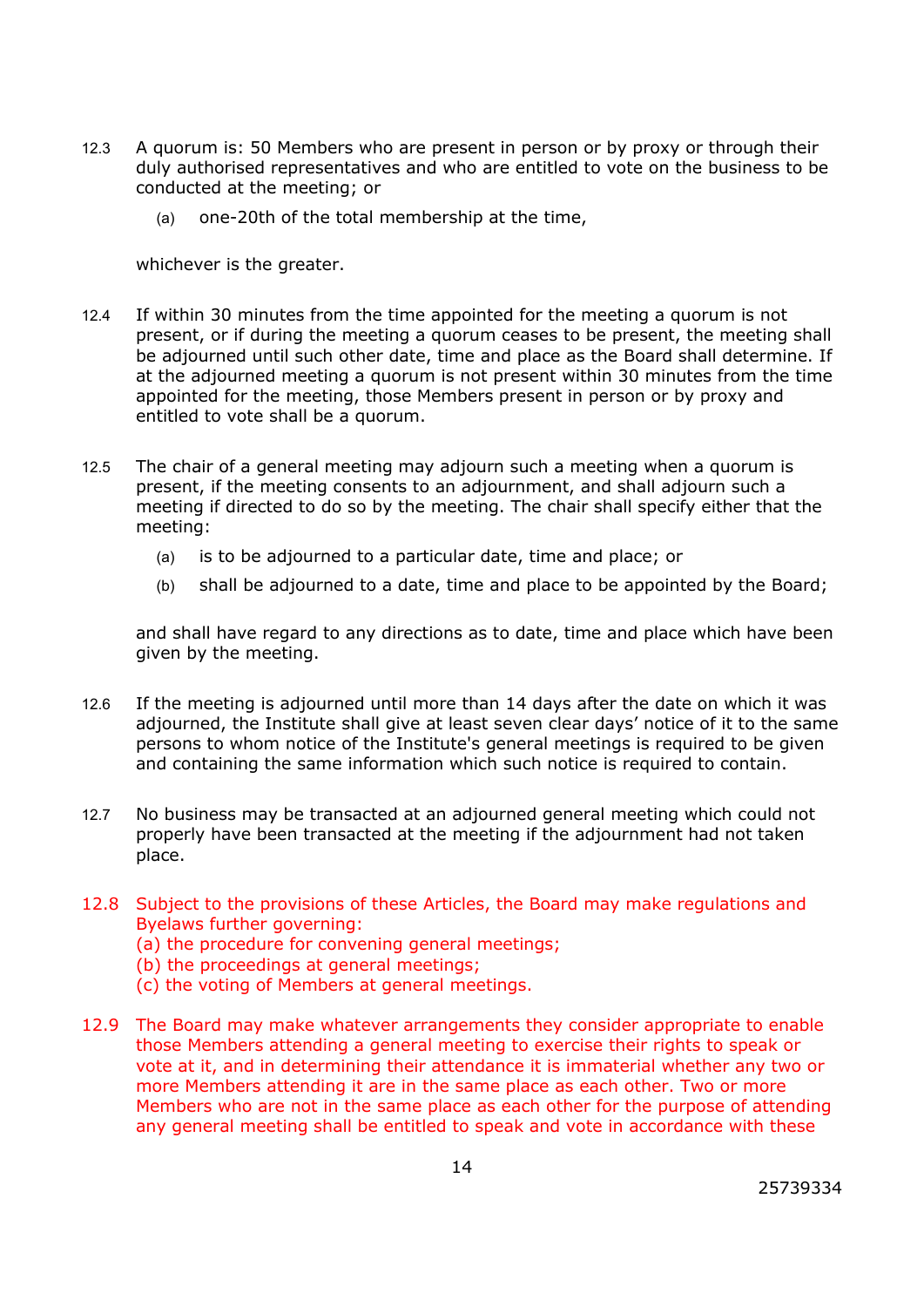Articles such that if they have (or were to have) rights to speak and vote at that meeting, they are (or would be) able to exercise them.

12.10 For the purpose of these Articles, any two or more Members may participate in a general meeting in person or by proxy or by means of video conference, telephone or any suitable electronic means agreed by the Board and by which all those participating in the general meeting can communicate with all other participants.

#### **13. VOTING AT GENERAL MEETINGS**

- 13.1 Members shall be entitled to vote at a general meeting.
- 13.2 A vote on a resolution proposed at a meeting shall be decided by a show of hands unless before, or on the declaration of the result of, the show of hands a poll is demanded.
- 13.3 On a show of hands or on a poll, every Member shall have one vote.
- 13.4 Any objection to the qualification of any voter must be raised at the meeting or adjourned meeting at which the vote objected to is tendered and every vote not disallowed at the meeting shall be valid. Any such objection must be referred to the chair of the meeting whose decision is final.
- 13.5 Unless a poll is demanded, the declaration of the chair of the result of the vote and an entry to that effect in the minutes of the meeting shall be conclusive evidence of the fact and the number or proportion of votes cast in favour or against need not be recorded.
- 13.6 A poll may be demanded by:
	- (a) the chair of the meeting;
	- (b) the Directors;
	- (c) two or more persons having the right to vote on the resolution; or
	- (d) a person or persons representing not less than one tenth of the total voting rights of all the Members having the right to vote on the resolution.
- 13.7 A demand for a poll may be withdrawn if:
	- (a) the poll has not yet been taken, and
	- (b) the chair of the meeting consents to the withdrawal.
- 13.8 A poll demanded on the election of a person to chair a meeting or on a question of adjournment must be taken immediately.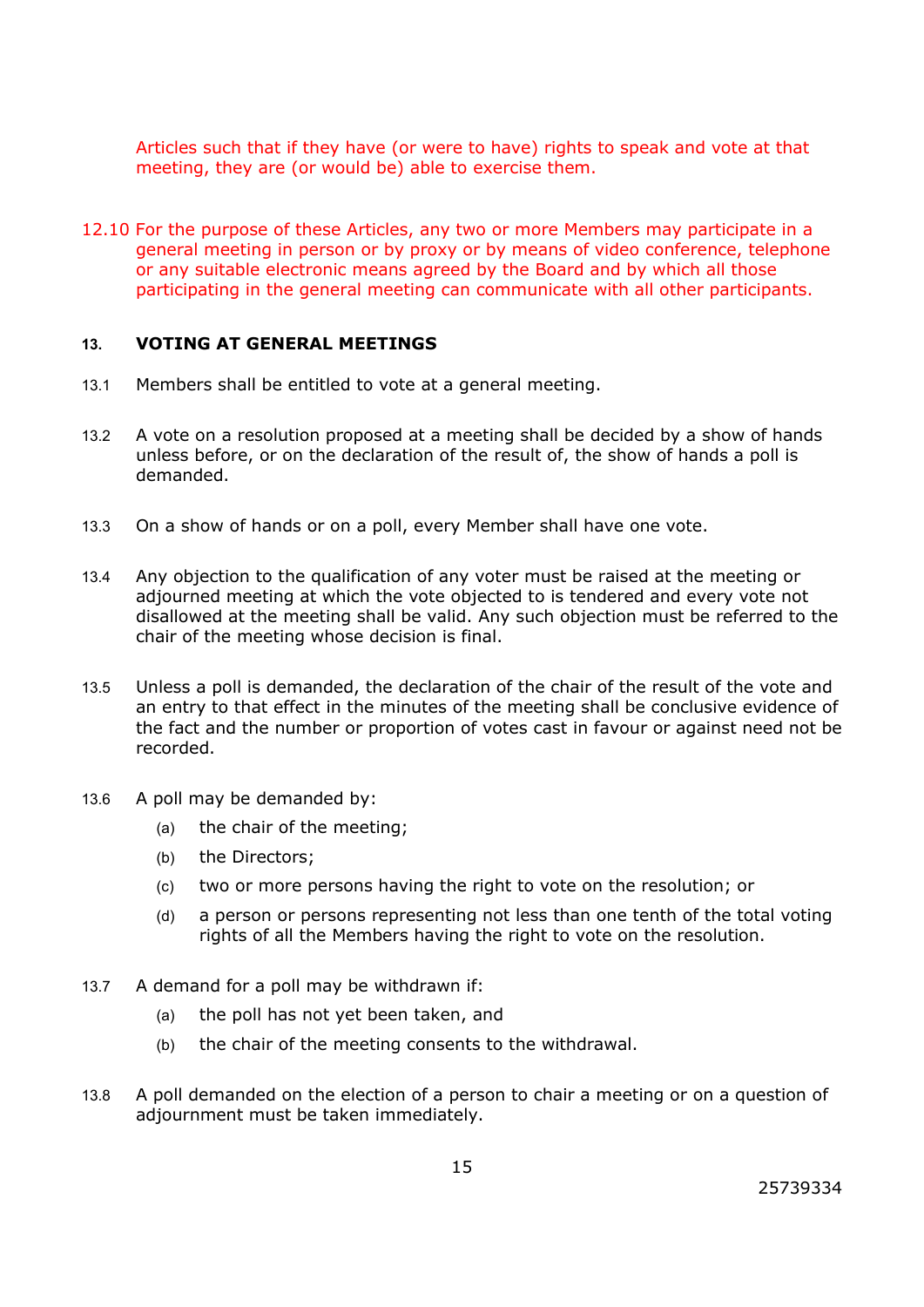- 13.9 Otherwise, a poll demanded must be taken either immediately or at such time and place as the chair of the meeting directs, provided that it is taken within 30 days after it was demanded. If not taken immediately, either the time and place at which it is to be taken shall be announced at the meeting at which it was demanded or at least seven clear days' notice shall be given specifying the time and place at which the poll is to be taken.
- 13.10 The poll shall be conducted in such manner as the chair directs and the chair may fix a time and place for declaring the result of the poll. The result of the poll shall be deemed to be the resolution of the meeting at which the poll was demanded.
- 13.11 If a poll is demanded, this shall not prevent the meeting from continuing to deal with any other business that may be conducted at the meeting.

### **14. PROXIES**

- 14.1 A Member is entitled to appoint another person as a proxy to exercise all or any of the Member's rights to attend and to speak and vote at a meeting of the Institute.
- 14.2 Proxies may only be validly appointed by a notice in writing (**proxy notice**) which:
	- (a) states the name and address of the Member appointing the proxy;
	- (b) identifies the person appointed to be that Member's proxy and the general meeting in relation to which that person is appointed;
	- (c) is signed by or on behalf of the Member appointing the proxy, or is authenticated in such manner as the Board may determine; and
	- (d) is delivered to the Institute in accordance with the Articles not less than 72 hours before the time appointed for holding the meeting or adjourned meeting at which the right to vote is to be exercised and in accordance with any instructions contained in the notice of the general meeting (or any adjourned meeting) to which they relate.

A proxy notice which is not delivered in such manner shall be invalid unless the Board, in its discretion, accepts the notice at any time before the meeting.

- 14.3 The Institute may require proxy notices to be delivered in a particular form, and may specify different forms for different purposes.
- 14.4 Proxy notices may specify how the proxy appointed under them is to vote (or that the proxy is to abstain from voting) on one or more resolutions.
- 14.5 Unless a proxy notice indicates otherwise, it must be treated as:
	- (a) allowing the person appointed under it as a proxy discretion as to how to vote on any ancillary or procedural resolutions put to the meeting; and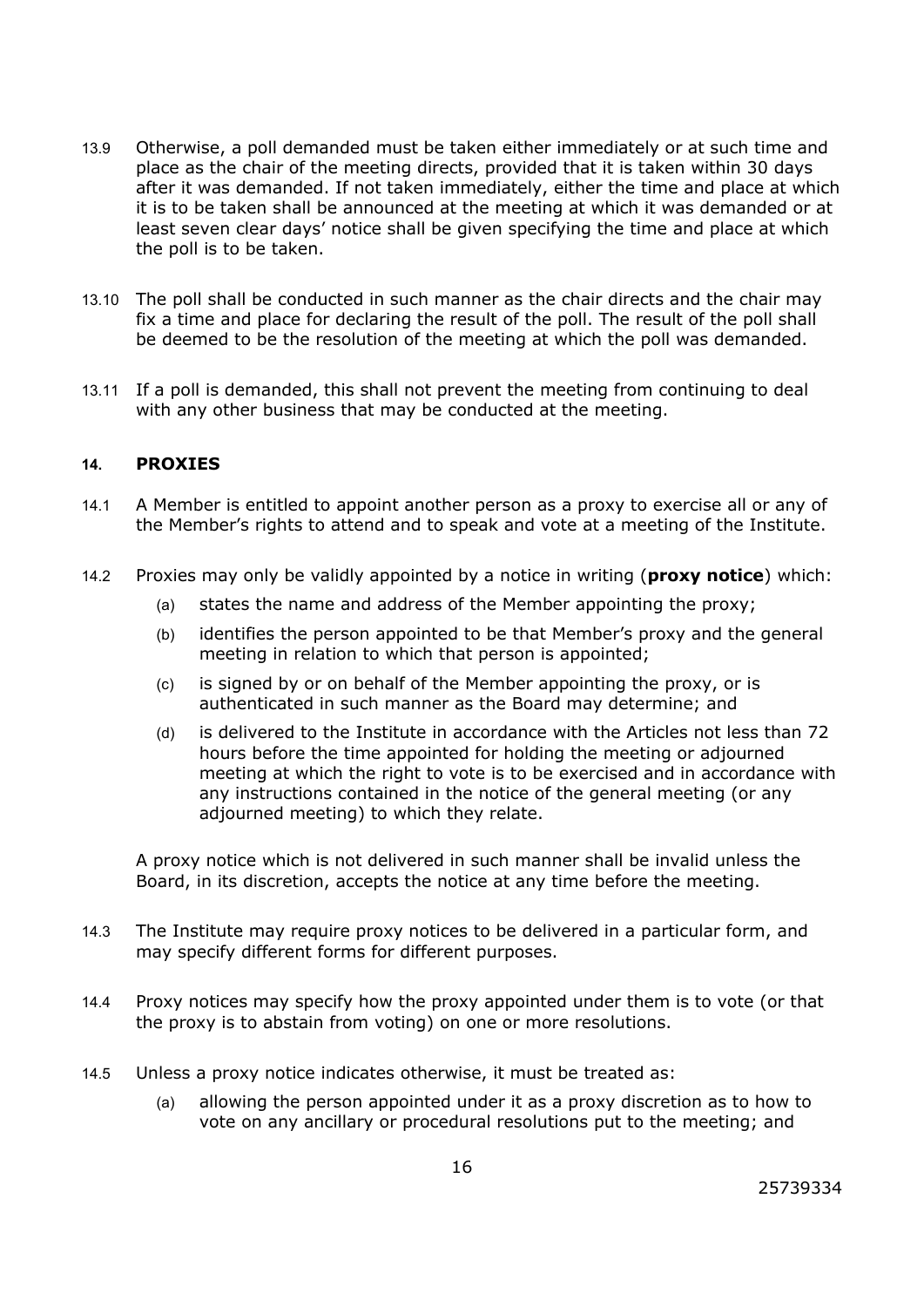- (b) appointing that person as a proxy in relation to any adjournment of the general meeting to which it relates, as well as the meeting itself.
- 14.6 A person who is entitled to attend, speak or vote (either on a show of hands or on a poll) at a general meeting remains so entitled in respect of that meeting or any adjournment of it, even though a valid proxy notice has been delivered to the Institute by or on behalf of that person.
- 14.7 An appointment under a proxy notice may be revoked by delivering to the Institute a notice in writing given by or on behalf of the person by whom or on whose behalf the proxy notice was given.
- 14.8 A notice revoking a proxy appointment only takes effect if it is delivered before the start of the meeting or adjourned meeting to which it relates.
- 14.9 If a proxy notice is not executed by the person appointing the proxy, it must be accompanied by written evidence of the authority of the person who executed it to execute it on the appointor's behalf.

### **15. WRITTEN RESOLUTIONS**

- 15.1 Subject to article 15.4, a written resolution of the Members passed in accordance with this article 15 shall have effect as if passed by the Members in a general meeting. A written resolution is passed:
	- (a) as an ordinary resolution if it is passed by a simple majority of the eligible Members; or
	- (b) as a special resolution if it is passed by the Members representing not less than 75% of the Members. A written resolution is not a special resolution unless it states that it was proposed as a special resolution.
- 15.2 Where a resolution is proposed as a written resolution of the Institute, the Members are the Members who would have been entitled to vote on the resolution on the Circulation Date of the resolution.
- 15.3 Any resolution of the Members for which the Act does not specify whether it is to be passed as an ordinary resolution or as a special resolution shall be passed as an ordinary resolution.
- 15.4 A Members' resolution under the Act removing a Director or an auditor before the expiration of their term of office may not be passed as a written resolution.
- 15.5 A copy of the written resolution must be sent to every Member together with a statement informing the Member how to signify their agreement to the resolution and the date by which the resolution must be passed if it is not to lapse.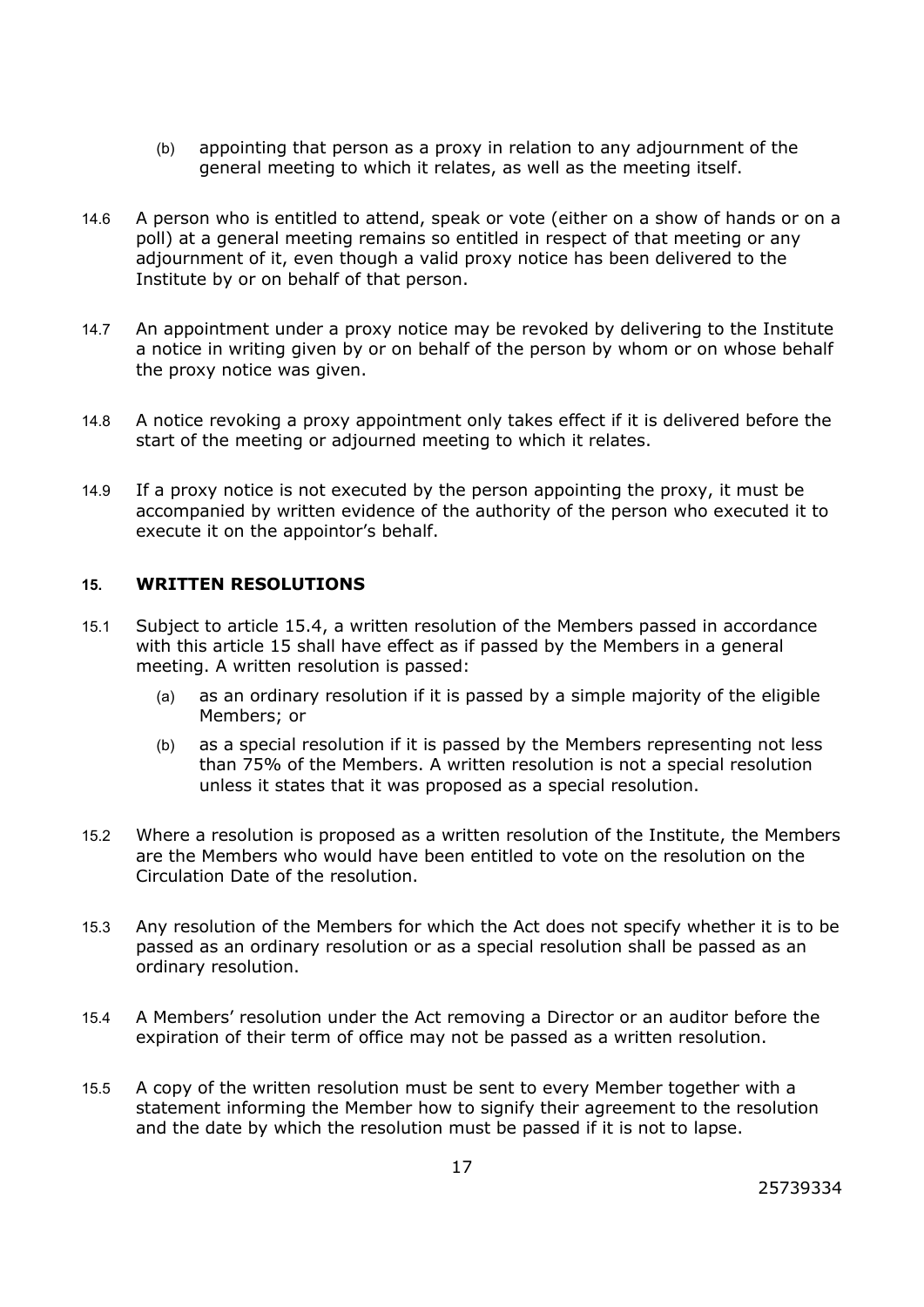- 15.6 A Member signifies their agreement to a proposed written resolution when the Institute receives from them (or from someone acting on their behalf) an authenticated document identifying the resolution to which it relates and indicating the Member's agreement to the resolution. Their agreement to a proposed written resolution, once signified, cannot be revoked. For these purposes:
	- (a) if the document is sent to the Institute in hard copy form, it is authenticated if it bears the signature of the person sending it;
	- (b) if the document is sent to the Institute in electronic form, it is authenticated if the identity of the sender is confirmed in a manner specified by the Institute or, where no such manner has been specified by the Institute, if it is accompanied by a statement of the identity of the sender and the Institute has no reason to doubt the truth of that statement.
- 15.7 A written resolution is passed when the required majority of the Members have signified their agreement to it.
- 15.8 A proposed written resolution shall lapse if it is not passed within 28 days beginning with the Circulation Date.
- 15.9 Communications in relation to written resolutions shall be sent to the Institute's auditors in accordance with the Act.
- 15.10 The Members may require the Institute to circulate a resolution that may properly be moved and is proposed to be moved as a written resolution in accordance with sections 292 and 293 of the Act.

### **16. DIRECTORS**

- 16.1 Unless otherwise determined by ordinary resolution and subject to article 18, the number of Directors shall not be less than six.
- 16.2 A Director may not appoint an alternate director or anyone to act on their behalf at Board meetings.

### **17. POWERS OF DIRECTORS**

- 17.1 Subject to the provisions of the Act, these Articles, any special resolution and any applicable Charter or Byelaws from time to time, the Board shall be responsible for the management of the Institute's business and may exercise all the powers of the Institute for that purpose.
- 17.2 No alteration of the Articles or any special resolution shall invalidate any prior act of the Board.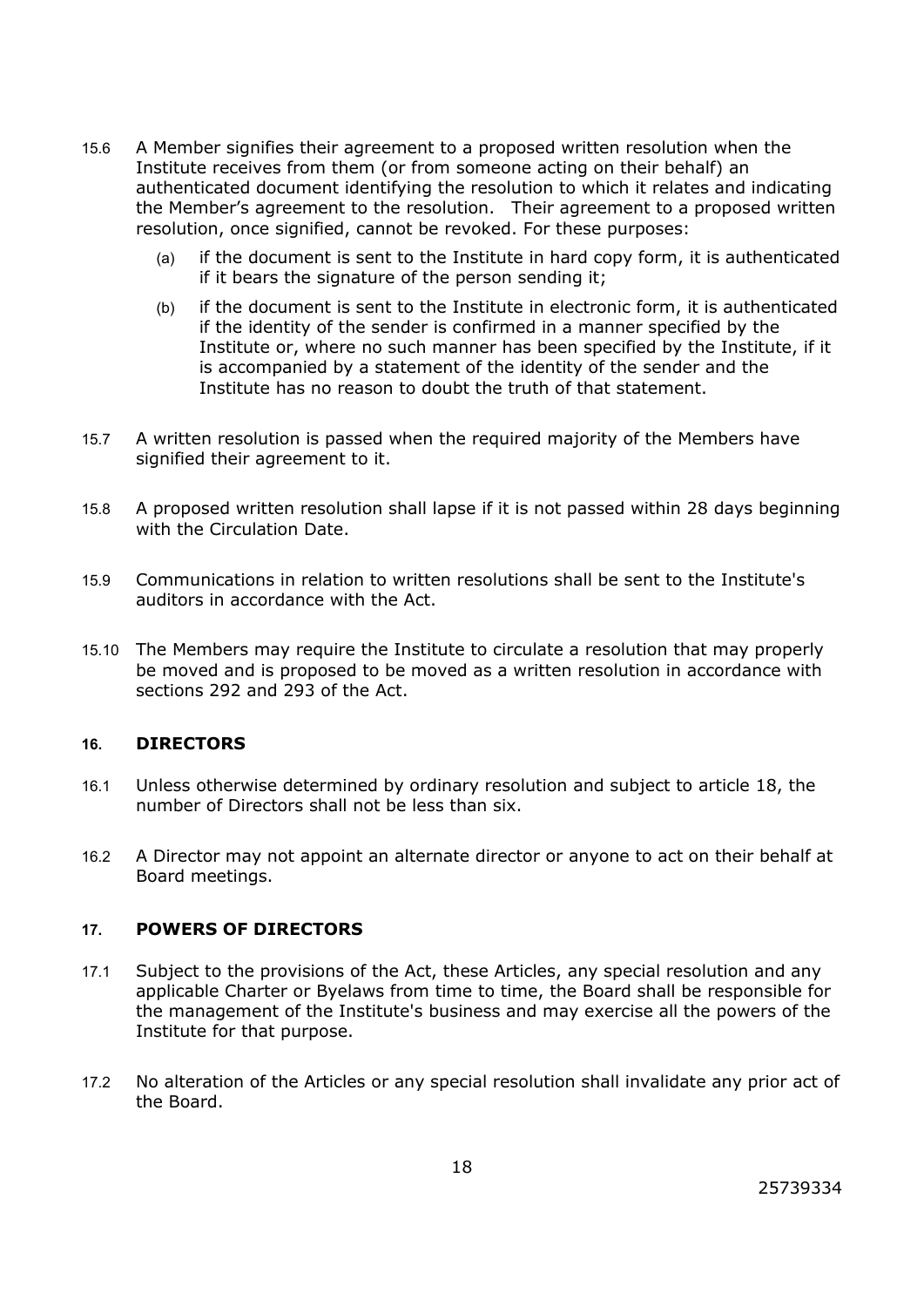17.3 A Board meeting at which a quorum is present may exercise all the powers exercisable by the Directors.

# **18. APPOINTMENT OF DIRECTORS**

- 18.1 Subject to article 16 any additional requirements under any Byelaws or Charter that may be in force from time to time, there shall be the following members of the Board who shall be Members and who shall be elected by the Members of the Institute at the AGM:
	- (a) Chair;
	- (b) Vice-Chair;
	- (c) Treasurer;
	- (d) Honorary Secretary;
	- (e) up to a further 8 members, 3 of whom shall be nominated by the Institute's Branches in Scotland, Wales and Northern Ireland.
- 18.2 In addition to those members of the Board as set out in article 18.1, additionally up to 2 further Directors may be appointed from time to time who may or may not be Members.
- 18.3 Members of the Board shall act in an honorary capacity and shall be the Trustees of the Institute for so long as the Institute is a registered charity.
- 18.4 Subject to the requirements of articles 18.1 18.3 above, any person who is willing to act as a Director, and who is permitted by law to do so, must indicate that they are prepared to do so and may be appointed to be a Director by:
	- (a) ordinary resolution; or
	- (b) by resolution of the Board,

and where nominated pursuant to article 19.3 below, such person may be required to submit a statement of not more than 1000 words supporting their nomination, such statements to be shared with all Members for consideration.

- 18.5 In any case where, as a result of death, the Institute has no Members and no Directors, the personal representatives of the last Member to have died have the right, by notice in writing, to appoint a person to be a Director.
- 18.6 For the purposes of article 18.5, where two or more Members die in circumstances rendering it uncertain who was the last to die, a younger Member is deemed to have survived an older Member.
- 18.7 Subject to article 18.2 and 19.10 where a maximum number of Directors has been fixed, the appointment of a Director must not cause that number to be exceeded.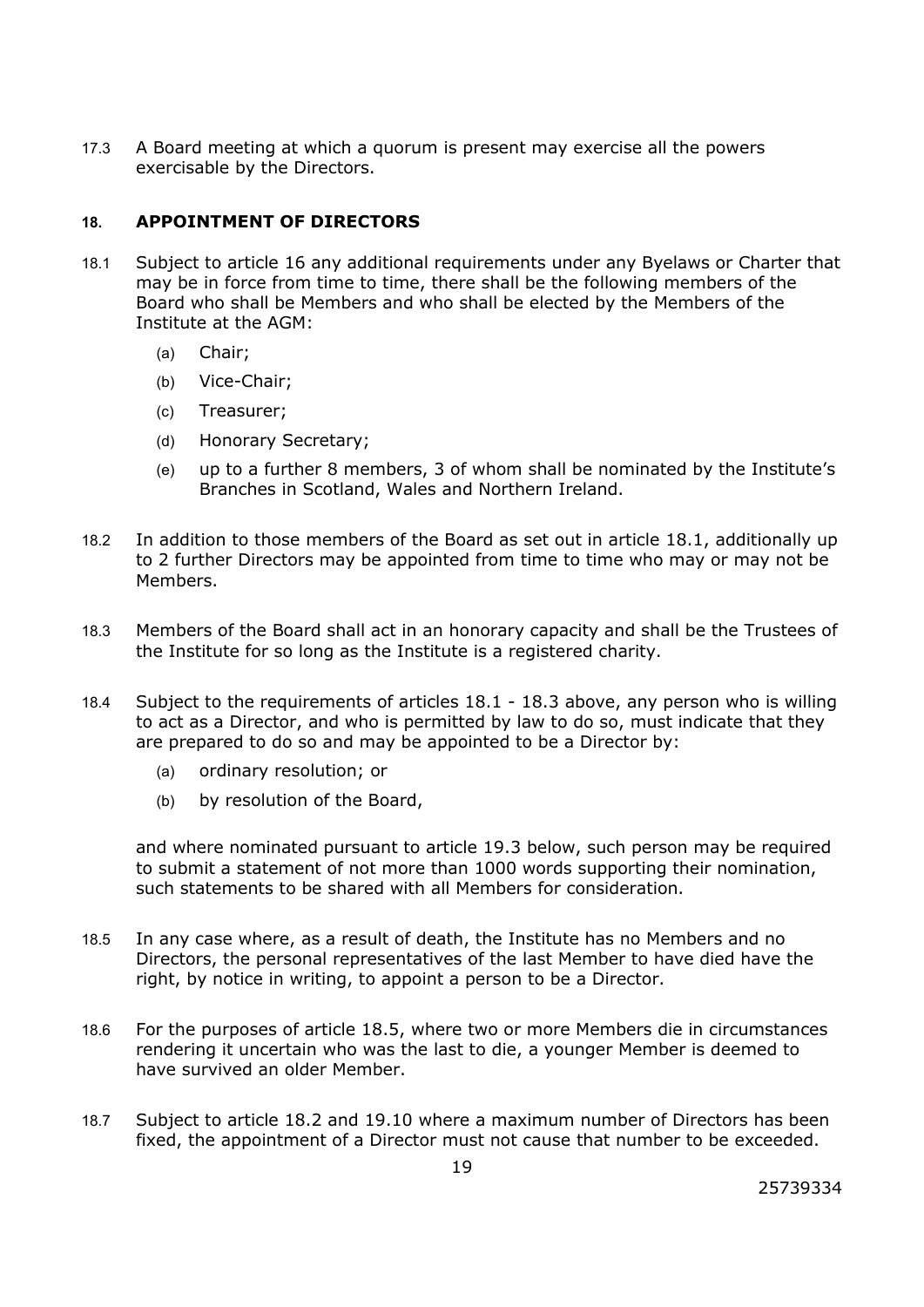- 18.8 Following election at an AGM, a member of the Board shall hold office from the end of that AGM until the end of the AGM of the third anniversary of their election date.
- 18.9 The Institute may appoint a president, and / or vice-president, from amongst the Membership for the time being, whose role will be to promote the Objects of the Institute.

### **19. RETIREMENT OF DIRECTORS**

- 19.1 At every AGM, members of the Board shall retire from office, but may, subject to this article 19, offer themselves for reappointment by the Members:
	- (a) in order to serve a further three year term until the third AGM following their appointment. For the avoidance of doubt the maximum consecutive term of office for any elected member of the Board shall be two consecutive three-year terms; and
	- (b) any such members of the Board retiring after a second three year term as referred to in article 19.1(a) above shall not be eligible for re-election to the Board until the next AGM or any subsequent AGM thereafter.
- 19.2 In the event that there are:
	- (a) insufficient candidates for the posts of the Officers or for members of the Board, the persons so nominated shall, in that case, be declared as elected at the AGM subject to the provisions of these Articles and the Board may co-opt a former member of the Board who would otherwise be ineligible for re-election pursuant article 19.1(b);
	- (b) more candidates duly nominated than the number of vacancies available, then their names shall be included as candidates for election to the Board subject to a ballot in accordance with article 19.6 below.
- 19.3 The Board may devise a scheme for the terms of Office and Board to expire in rotation such that those who have been longest in office since their last appointment or reappointment shall retire by rotation and as between persons who were appointed or last reappointed on the same day, those to retire shall (unless they agree otherwise among themselves) be determined by drawing lots. A Director appointed under article 18.4(b) shall not be taken into account in determining the Directors who are to retire by rotation.
- 19.4 Not less than two calendar months before the date of any AGM all Members of the Institute shall be notified of the names of all retiring elected members of the Board, and all Members shall be asked to submit nominations for new Directors. Nominees must have paid all Fees and other subscriptions due and must be seconded by three other Members who have paid all Fees and other subscriptions due.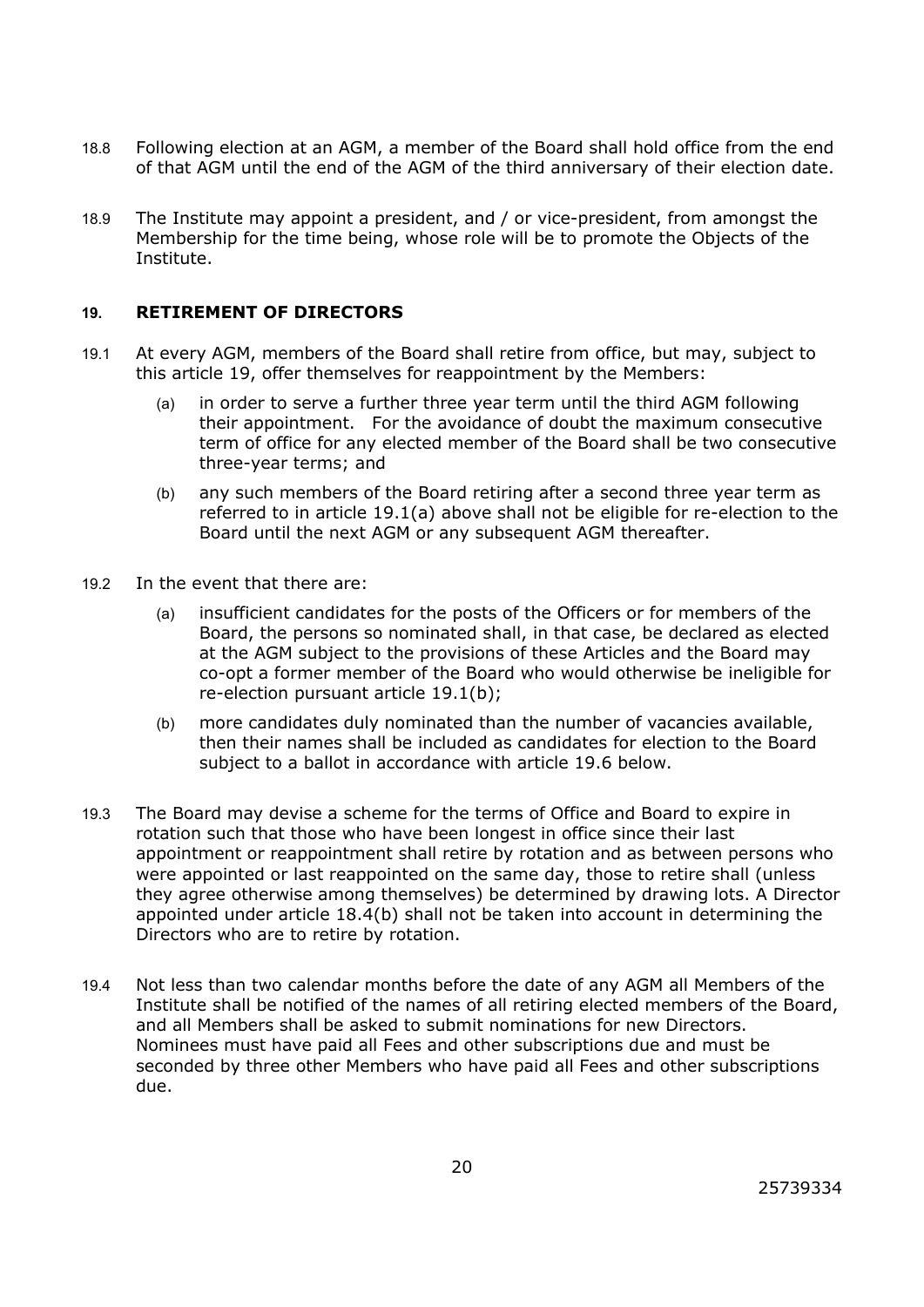- 19.5 If a Director is required to retire at an AGM by a provision of the Articles the retirement shall take effect upon the conclusion of the meeting.
- 19.6 The ballot for election of the members of the Board shall be conducted in such manner as shall be determined by the Board save that:
	- (a) at least 21 days before the date of the AGM all Members shall be sent lists of candidates for election to the Board. Members will be invited to indicate by ballot, not less than one week before the AGM, their votes for the candidates;
	- (b) each Member shall be entitled to exercise such number of votes as there are vacancies on the Board, provided that they may not exercise more than one vote for each candidate;
	- (c) when the votes have been counted, candidates with fewest votes shall be excluded in turn until the number of candidates is equal to the number of vacancies on the Board. Such number of candidates shall then be deemed elected to the Board.
- 19.7 In addition to co-opting persons to fill any vacant places in accordance with article 19.2, the Board may co-opt any Member of the Institute to fill any vacancy on the Board which has arisen by death or resignation or for any other reason during the period between Annual General Meetings. Such co-opted members of the Board shall have all the rights, privileges and duties of all other voting members of the Board (save as otherwise expressly provided in these Articles and any Byelaws that may be passed from time to time), and in particular, but without prejudice to the generality, may hold any office.
- 19.8 Any co-opted members of the Board that have been co-opted in accordance with articles 19.2(b) and 19.7 to fill any vacant places shall cease to be members of the Board at the next AGM. The Board may co-opt them for a further term, subject to article 19.2 and also providing that no more than six consecutive years are served in total. Retiring co-opted members may also stand for election, but their period of co-opted office shall be taken into account in determining when they shall retire from the Board under article 19.1.
- 19.9 In accordance with article 18.2, the Board may co-opt up to two additional Directors if, in the opinion of the Board, this is desirable and if in their opinion they can provide expertise or advice not readily available from the existing Members of the Institute.
- 19.10 Any additional Directors that are co-opted under article 19.9 shall be eligible to vote at meetings of the Board. They shall serve a one year term from the first meeting of the Board following the AGM to the subsequent meeting following the AGM at which they were co-opted, and they may be co-opted for one or more further oneyear term(s), if in the opinion of the Board this is in the best interests of the Institute, and for the avoidance of doubt these additional Board members cannot be co-opted to position of Officer of the Institute.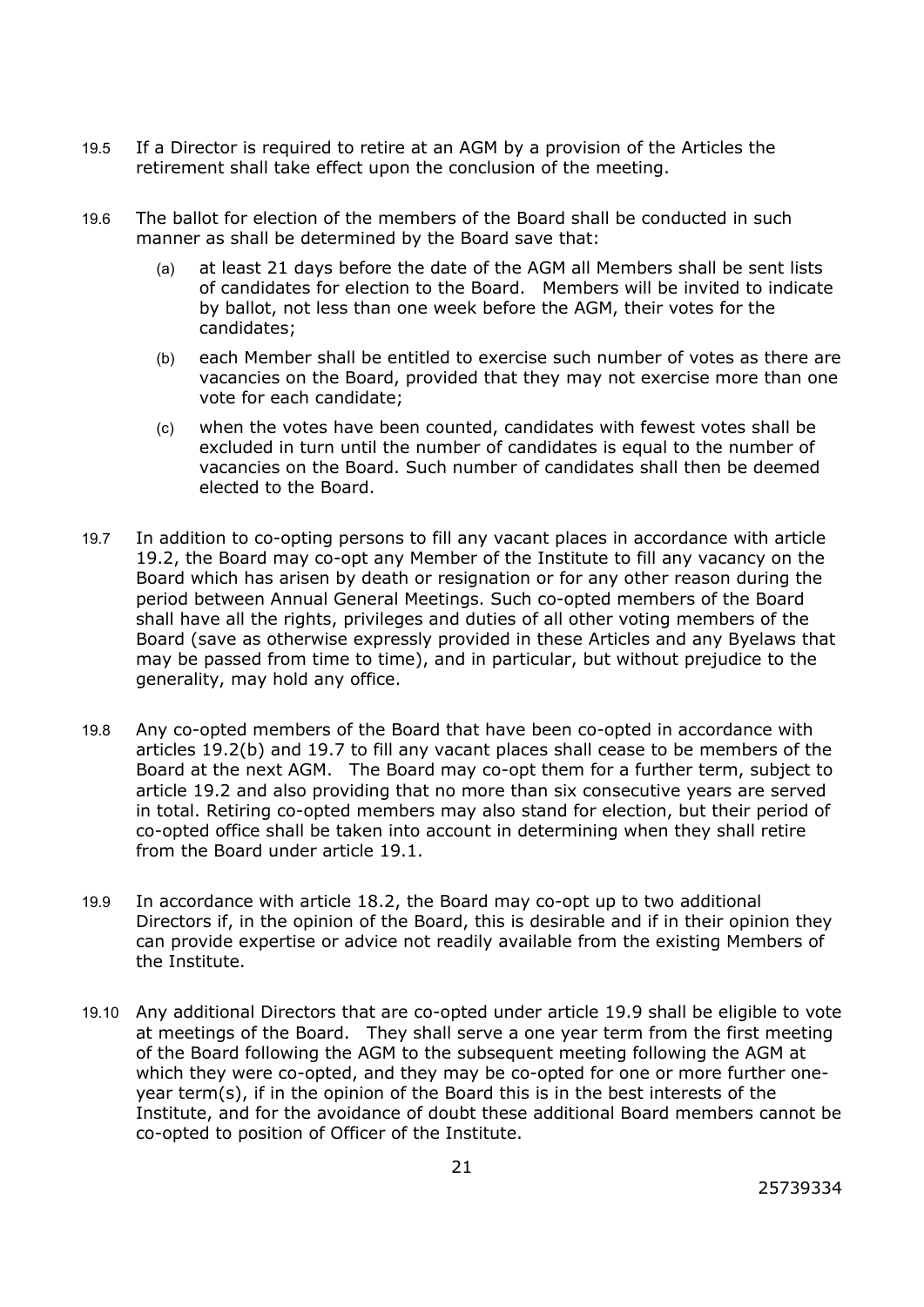# **20. DISQUALIFICATION AND REMOVAL OF DIRECTORS**

A Director shall cease to hold office if they:

- (a) are removed by ordinary resolution of the Institute pursuant to the Act;
- (b) cease to be a Director by virtue of any provision in the Act or are prohibited by law from being a Director;
- (c) are disqualified from acting as a charity trustee by virtue of the Charities Act;
- (d) cease to be a Member of the Institute;
- (e) have a bankruptcy order made against them or a composition is made with their creditors generally in satisfaction of their debts;
- (f) in the written opinion of a registered medical practitioner who is treating the Director, have become physically or mentally incapable of acting as a director and may remain so for more than three months;
- (g) resign by written notice to the Institute , provided that at least three Directors will remain in office once the resignation takes effect; or
- (h) [are absent from all the meetings of the Directors held within a period of 12 consecutive months, without the permission of the Directors, and the Directors resolve that their office be vacated[.][; or]]
- $(i)$  [are removed from office by a resolution of the Directors that it is in the best interests of the Institute that their office be vacated passed at a meeting at which at least [half] of the Directors are present. Such a resolution must not be passed unless:
	- (i) the Director has been given at least 14 clear days' notice in writing of the Board meeting at which the resolution will be proposed and the reasons why it will be proposed; and
	- (ii) the Director has been given a reasonable opportunity to make representations to the meeting either in person or in writing. The other Directors must consider any representations made by the Director (or the Director's representative) and inform the Director of their decision following such consideration. [There shall be no right of appeal from a decision of the Directors to terminate the directorship of a Director].]

# **21. PROCEEDINGS OF DIRECTORS**

- 21.1 Subject to the provisions of the Articles, the Directors may regulate their proceedings as they think fit.
- 21.2 The Board shall meet as required and normally not less than four times a year. Subject to these Articles, the Board may adjourn and otherwise regulate meetings as they think fit.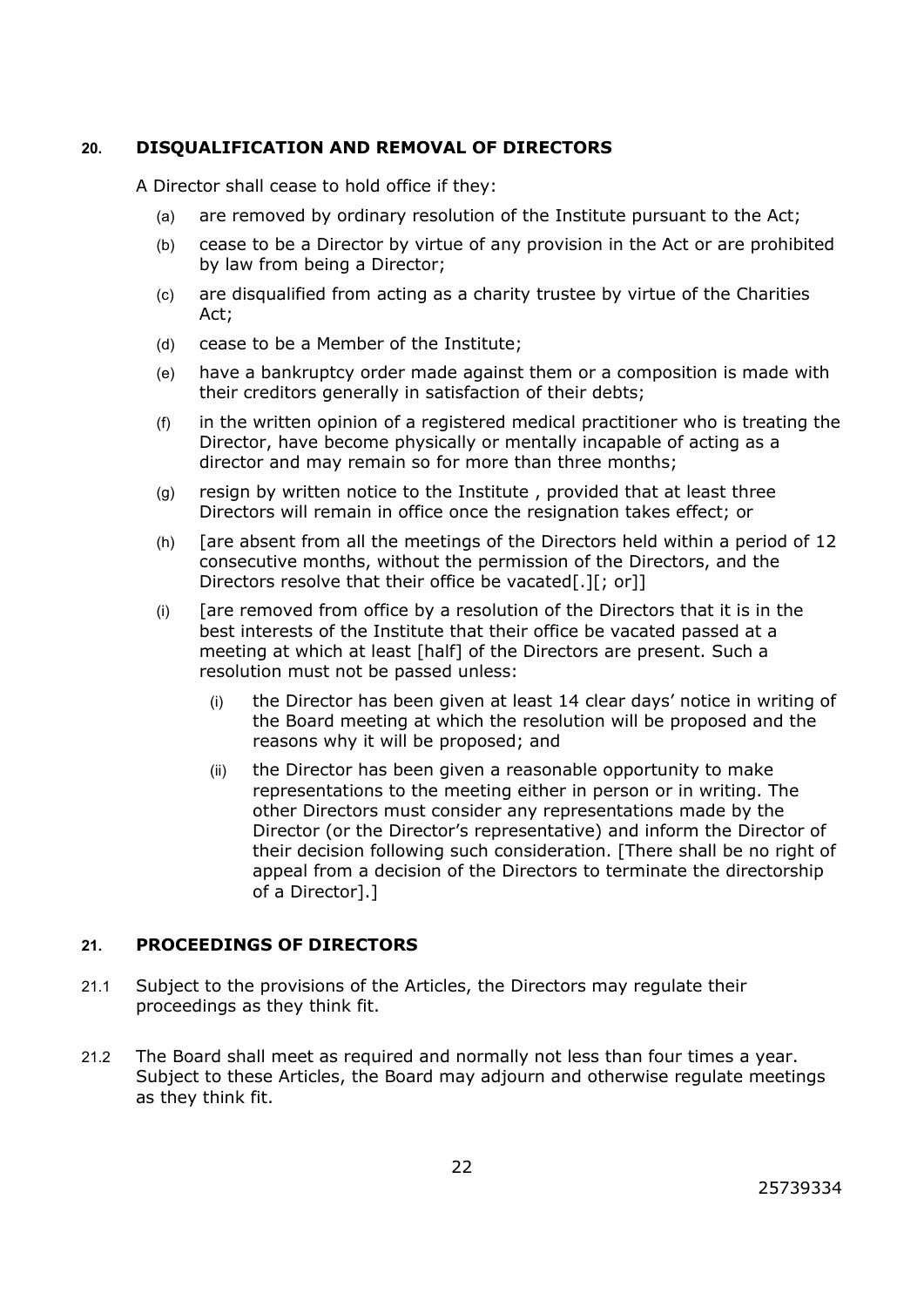- 21.3 Acts done at a Board meeting or a committee or by a person acting as a Director shall not be invalidated by the subsequent realisation that:
	- (a) the appointment of any such Director or person acting as a Director was defective; or
	- (b) any or all of them were disqualified; or
	- (c) any or all of them were not entitled to vote on the matter.

# **22. CALLING A DIRECTORS' MEETING**

- 22.1 Any Director may call a Board meeting by giving notice of the meeting to the Directors or by authorising the company secretary (if any) to give such notice.
- 22.2 Notice of a Board meeting must be given to each Director, but need not be in writing. The notice must specify:
	- (a) the time, date and place of the meeting;
	- (b) the general particulars of the business to be considered at the meeting; and
	- (c) if it is anticipated that the Directors participating in the meeting will not be in the same place, how it is proposed that they should communicate with each other during the meeting.

### **23. PARTICIPATION IN DIRECTORS' MEETINGS**

- 23.1 Any Director may participate in a Board meeting in person or by means of video conference, telephone or any suitable electronic means agreed by the Directors and by which all those participating in the meeting are able to communicate with all other participants.
- 23.2 If all the Directors participating in the meeting are not in the same place, they may decide that the meeting is to be treated as taking place wherever any of them is.

### **24. QUORUM FOR DIRECTORS' MEETINGS**

- 24.1 The quorum for Board meetings shall be six, four of whom must be elected under article 18.1 or such other number as may be fixed from time to time by a decision of the Directors.
- 24.2 At a Board meeting, unless a quorum is participating, no proposal is to be voted on, except a proposal to call another meeting.
- 24.3 If the total number of Directors for the time being is less than the quorum required for decision-making by the Directors, the Directors shall not take any decision other than a decision to:
	- (a) appoint further Directors; or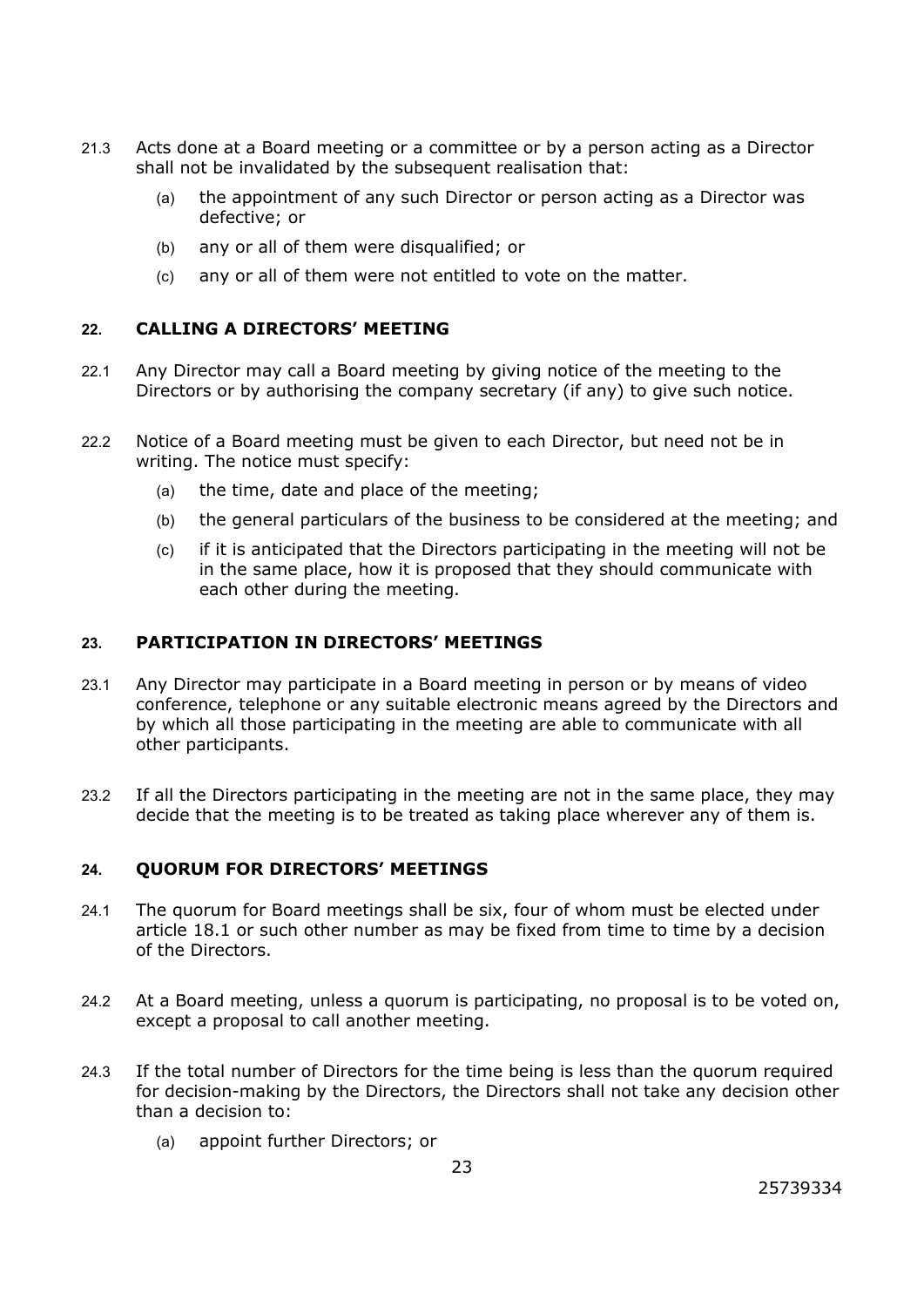(b) call a general meeting so as to enable the members to appoint further Directors.

### **25. CHAIRING BOARD MEETINGS**

- 25.1 The Chair shall be appointed pursuant to article 18.1 above. The Vice Chair may be appointed on the same basis.
- 25.2 If at any Board meeting neither the Chair nor Vice-chair is participating in the meeting within ten minutes of the time at which it was to start, the participating Directors must appoint one of themselves to chair the meeting.
- 25.3 The appointment of a Chair or any Vice-chair shall be terminated pursuant to article 18.8 above.
- 25.4 For the avoidance of doubt, the Chief Executive may not be a Chair to any Board meeting.

# **26. DECISION-MAKING BY DIRECTORS**

- 26.1 The general rule about decision-making by Directors is that any decision of the Directors must be either a majority decision at a meeting or a decision taken in accordance with article 27.
- 26.2 Each Director has one vote on each matter to be decided, except for the chair of the meeting who, in the event of an equality of votes, shall have a second or casting vote, unless, in accordance with the Articles, the chair of the meeting is not to be counted as participating in the decision-making process for quorum or voting purposes.

# **27. UNANIMOUS DECISIONS BY DIRECTORS**

- 27.1 A decision of the Directors is taken in accordance with this Article when all eligible directors indicate to each other by any means that they share a common view on a matter.
- 27.2 Such a decision may take the form of a resolution in writing, copies of which have been signed by each eligible Director or to which each eligible Director has otherwise indicated agreement in writing.
- 27.3 References in this article to eligible directors are to Directors who would have been entitled to vote on the matter had it been proposed as a resolution at a Board meeting.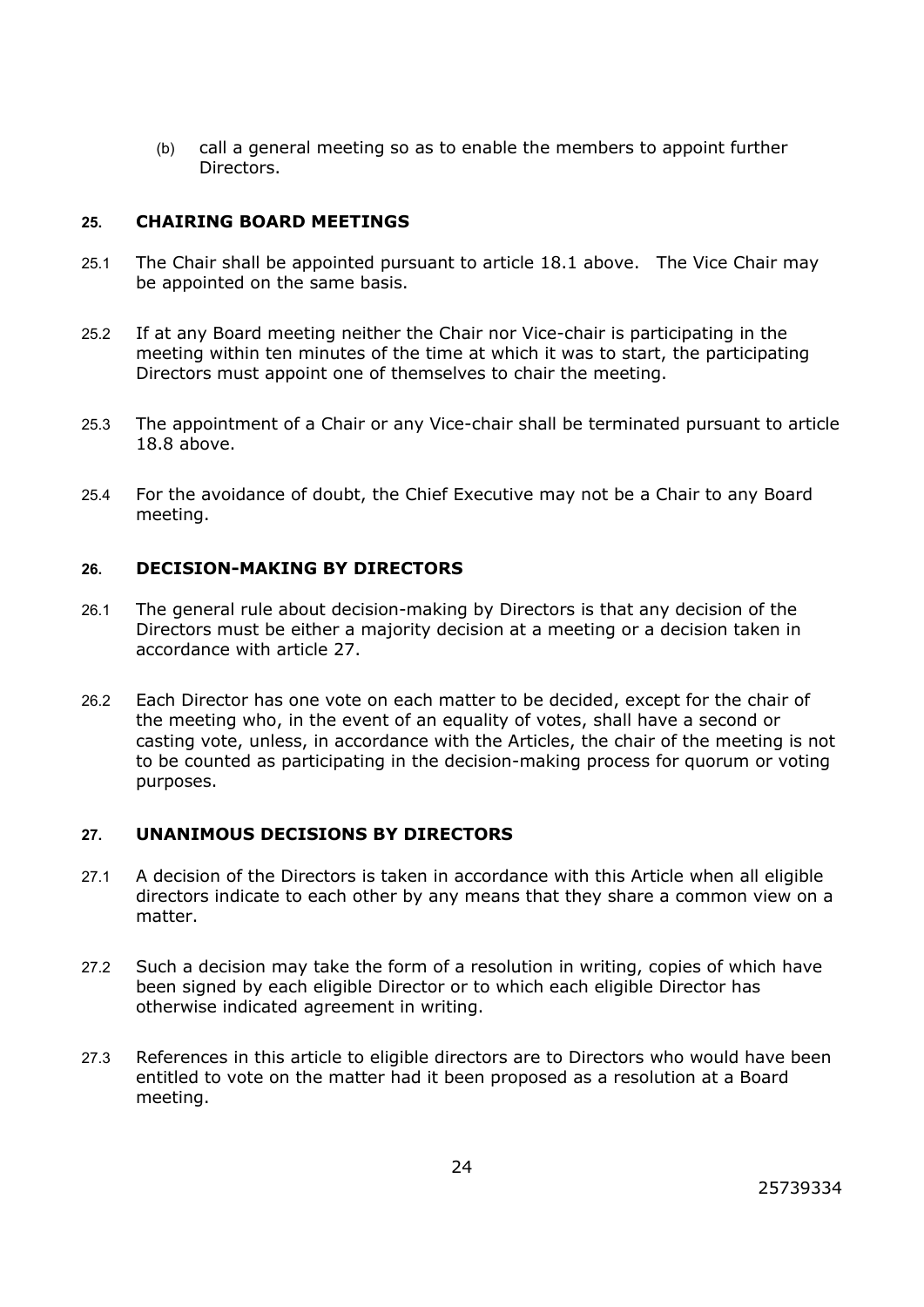27.4 A decision may not be taken in accordance with this Article if the eligible directors would not have formed a quorum at such a meeting.

# **28. COUNCIL, COMMITTES AND BRANCHES**

- 28.1 The Directors may delegate, on such terms of reference as they think fit, any of their powers or functions or the implementation of their decisions or day to day management of the affairs of the Institute to:
	- (a) the Council; and/or
	- (b) any committee comprising two or more Directors.
- 28.2 The constitution, terms of office and operation of the Council shall be determined by any regulations agreed by the Board.
- 28.3 The terms of reference of the Council and any committee may include conditions imposed by the Directors, including that:
	- (a) the relevant powers are to be exercised exclusively by the Council or to the committee to whom the Directors delegate; and
	- (b) no expenditure or liability may be incurred on behalf of the Institute except where approved by the Board or in accordance with a budget previously agreed by the Board.
- 28.4 Persons who are not Directors may be appointed as members of the Council or a committee, subject to the approval of the Directors.
- 28.5 Every Council or committee shall act in accordance with the terms of reference on which powers or functions are delegated to it and, subject to that, committees shall follow procedures which are based as far as they are applicable on those provisions of the Articles which govern the taking of decisions by Board but shall otherwise be entitled to regulate its own procedures.
- 28.6 The terms of any delegation to a committee shall be recorded in the minute book.
- 28.7 The Board may make, vary and rescind any regulations from time to time in order to provide for the establishment and continuance of Branches and Special Interest Groups or other groups of the Institute.
- 28.8 The Directors may revoke or alter a delegation.
- 28.9 All acts and proceedings of any committee shall be fully and promptly reported to the Board.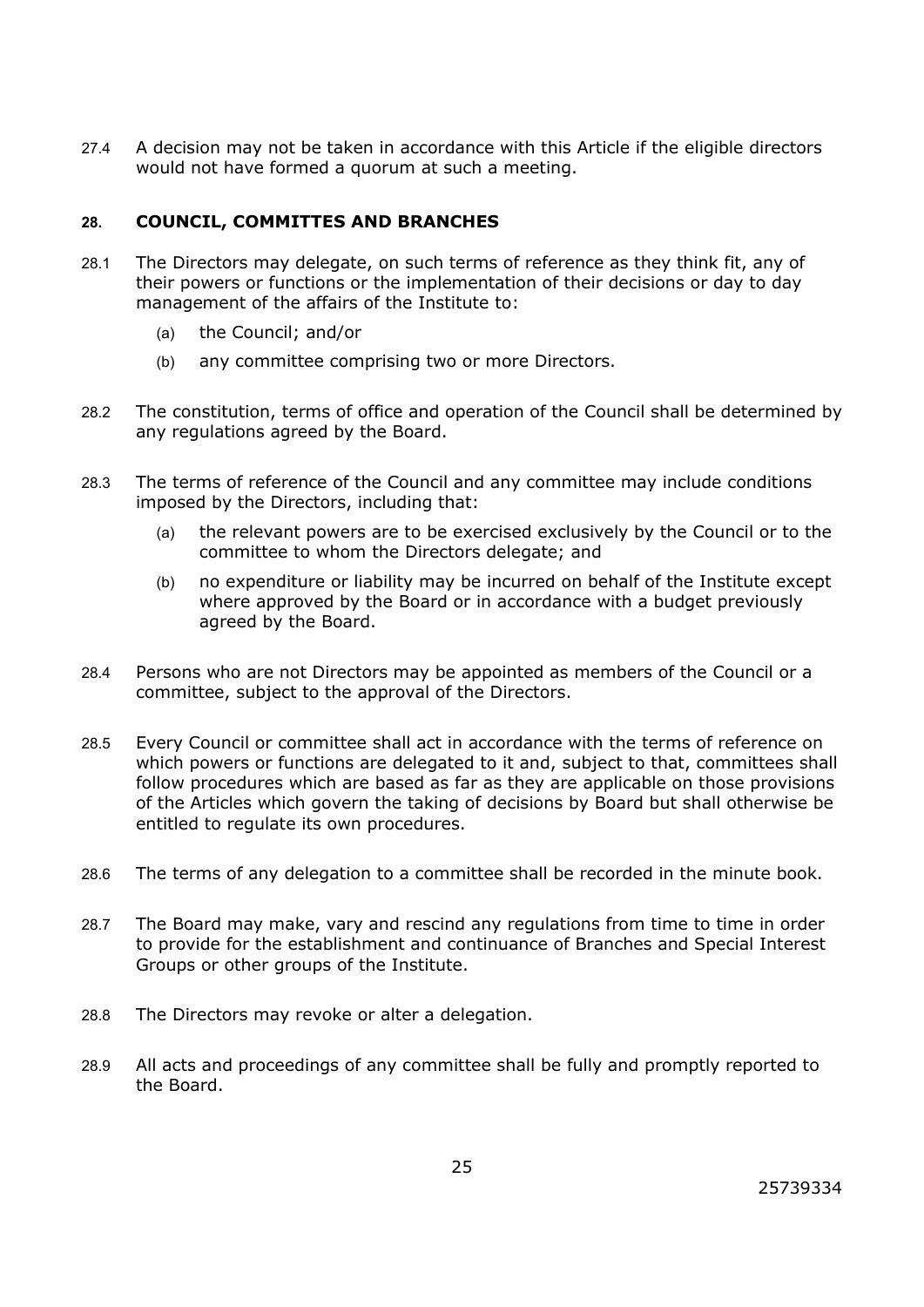28.10 The Council may in their absolute discretion appoint any person to be the president of the Institute and any person or persons to be vice president or a patron of the Institute for such term or terms as shall be specified by the Council at the time of the appointment. Such persons shall not by virtue only of such appointment become Members or members of the Council.

# **29. CONFLICTS OF INTERESTS**

- 29.1 A Director must declare the nature and extent of any interest, direct or indirect, which they have in a proposed transaction or arrangement with the Institute or in any transaction or arrangement entered into by the Institute which has not previously been declared.
- 29.2 A Director must absent themselves from any discussions of the Directors in which it is possible that a conflict will arise between their duty to act solely in the interests of the Institute and any personal interest (including, but not limited to, any personal financial interest).
- 29.3 If a conflict of interests arises for a Director because of a duty of loyalty owed to another organisation or person and the conflict is not authorised by virtue of any other provision in the Articles, the unconflicted Directors may authorise such a conflict of interests where the following conditions apply:
	- (a) the conflicted director is absent from the part of the meeting at which there is discussion of any arrangement or transaction affecting that other organisation or person;
	- (b) the conflicted Director does not vote on any such matter and is not to be counted when considering whether a quorum of Directors is present at the meeting; and
	- (c) the unconflicted Directors consider it is in the interests of the Institute to authorise the conflict of interests in the circumstances applying.

In this article 29.3 a conflict of interests arising because of a duty of loyalty owed to another organisation or person only refers to such a conflict which does not involve a direct or indirect benefit of any nature to a Director or to a connected person.

### **30. SECRETARIAT**

- 30.1 The Honorary Secretary shall be appointed pursuant to article 18.1 above, and the termination of any such appointment shall be pursuant to article 18.8 above.
- 30.2 If the Honorary Secretary is also a Director, they may not be remunerated, otherwise than as permitted by these Articles.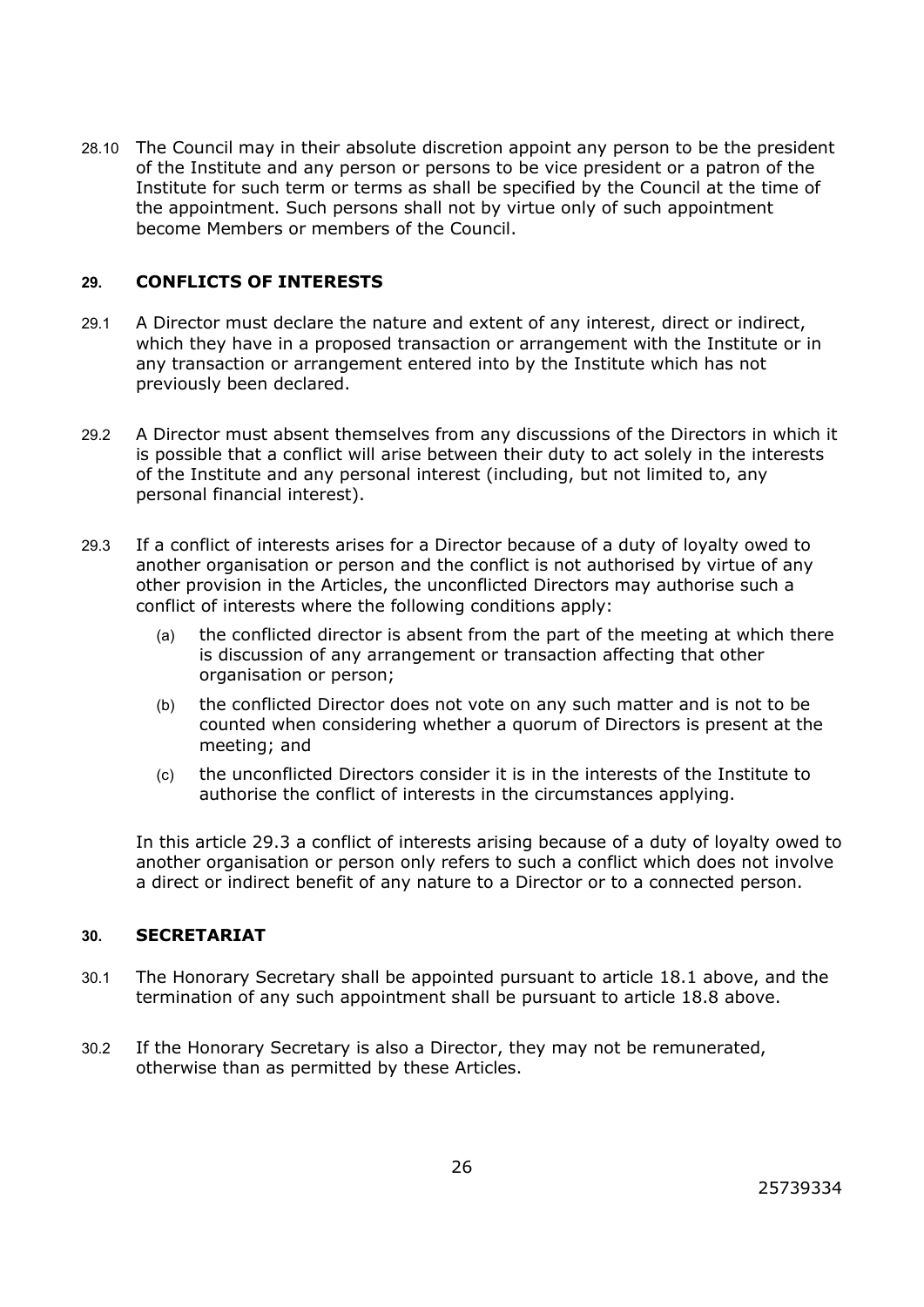30.3 The Company Secretary may be remunerated at the discretion of the Board and shall undertake the duties required of a company secretary on behalf of the Institute.

#### **31. MINUTES**

The Chief Executive or their nominee shall cause the Institute to keep the following records in writing and in permanent form:

- 31.1 minutes of proceedings at general meetings;
- 31.2 minutes of Board meetings and of committees of the Directors, including the names of the Directors present at each such meeting;
- 31.3 minutes of meetings of the Council, Branches and any other group including the names of the Directors and attendees present at each such meeting;
- 31.4 copies of resolutions of the Charity and of the Directors, including those passed otherwise than at general meetings or at Board meetings; and
- 31.5 particulars of appointments of officers made by the Board.

### **32. AMENDMENTS TO THE ARTICLES**

The Institute may revoke, amend or add to any of the provisions of these Articles by special resolution of the Members entitled to vote at a General Meeting or at an AGM.

### **33. RECORDS AND ACCOUNTS**

- 33.1 The Directors shall comply with the requirements of the Act and the Charities Act as to maintaining a Members' register, keeping financial records, the audit or examination of accounts and the preparation and transmission to the Registrar of Companies and the Charity Commission of:
	- (a) annual reports;
	- (b) annual returns; and
	- (c) annual statements of account.
- 33.2 The auditors shall be appointed annually at the AGM. A retiring auditor shall be eligible for reappointment at such AGM.
- 33.3 Accounting records relating to the Institute must be made available for inspection by any Director at any reasonable time during normal office hours.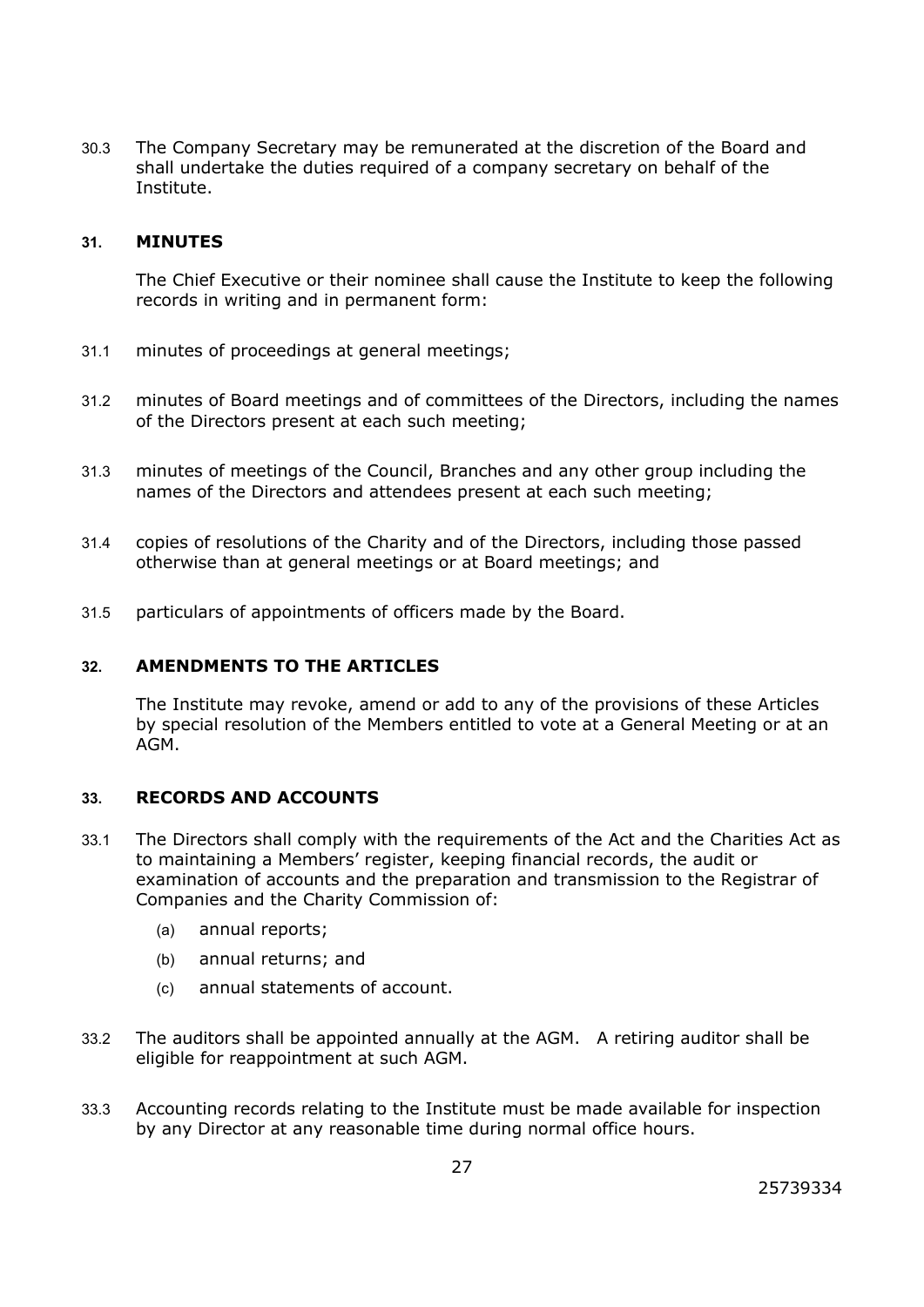33.4 A copy of the Institute's latest available statement of account shall be supplied on request to any Director or Member, or to any other person who makes a written request and pays the Institute's reasonable costs of fulfilling the request, within two months of such request.

### **34. COMMUNICATIONS**

- 34.1 The Institute may deliver a notice or other document to a Member:
	- (a) by delivering it by hand to the address recorded for the Member in the register of Members;
	- (b) by sending it by post or other delivery service in an envelope (with postage or delivery paid) to an address recorded for the Member in the register of Members;
	- (c) by fax to a fax number notified by the Member in writing;
	- (d) by electronic mail to an address notified by the Member in writing;
	- (e) by a website, the address of which shall be notified to the Member in writing; or
	- (f) by advertisement in at least two national newspapers.
- 34.2 This Article does not affect provisions in any relevant legislation or the Articles requiring notices or documents to be delivered in a particular way.
- 34.3 If a notice or document is delivered by hand, it is treated as being delivered at the time it is handed to or left for the Member.
- 34.4 If a notice or document is sent:
	- (a) by post or other delivery service in accordance with article  $34.1(b)$ , it is treated as being delivered:
		- (i) 24 hours after it was posted, if first class post was used; or
		- (ii) 72 hours after it was posted or given to delivery agents, if first class post was not used;

provided it can be proved conclusively that a notice or document was delivered by post or other delivery service by showing that the envelope containing the notice or document was:

- (iii) properly addressed; and
- (iv) put into the post system or given to delivery agents with postage or delivery paid.
- (b) by fax, it is treated as being delivered at the time it was sent;
- (c) by electronic mail, it is treated as being delivered at the time it was sent;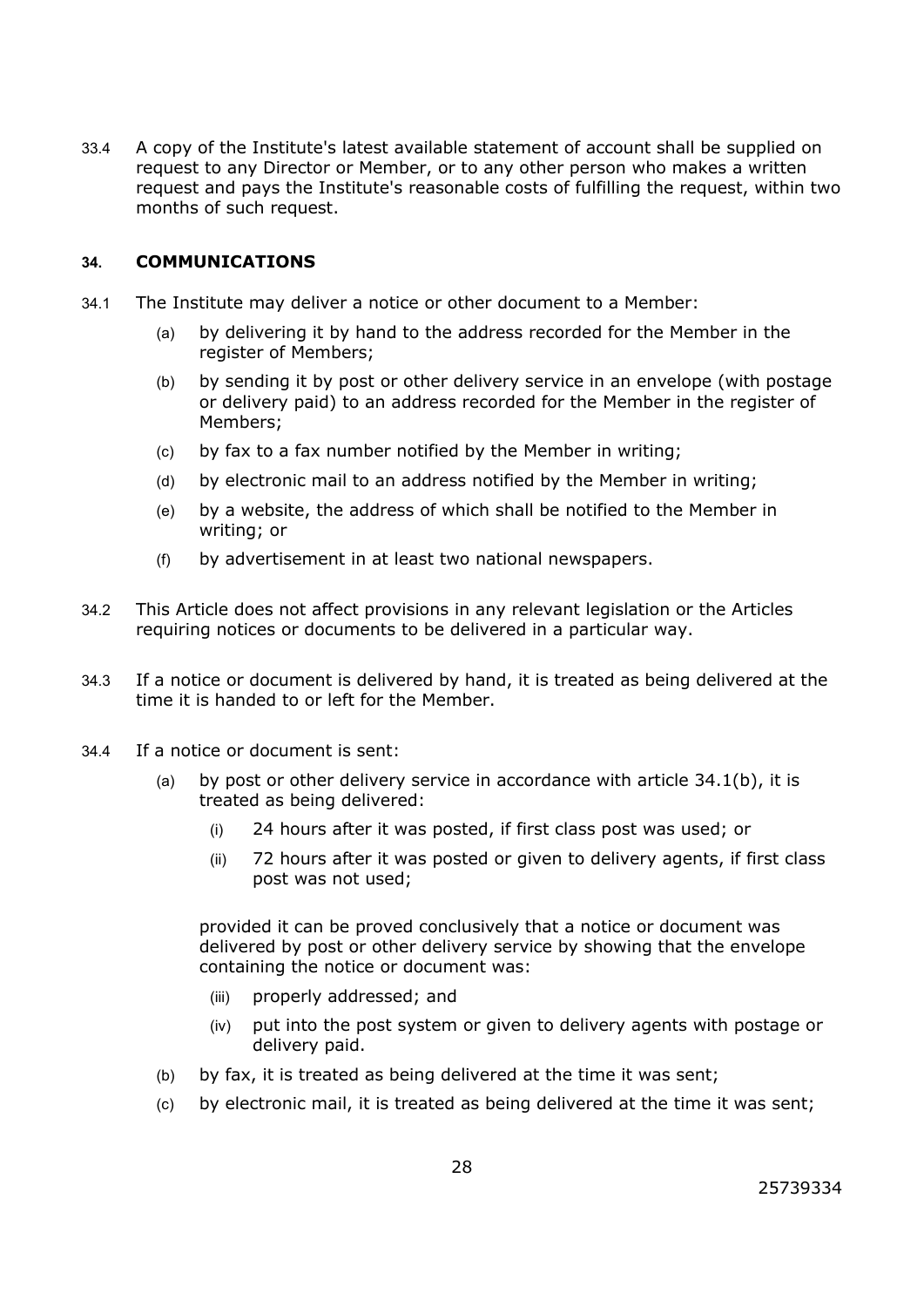(d) by a website, it is treated as being delivered when the material was first made available on the website, or if later, when the recipient received (or is deemed to have received) notice of the fact that the material was available on the website.

For the purposes of this article, no account shall be taken of any part of a day that is not a Business Day.

34.5 If a notice is given by advertisement, it is treated as being delivered at midday on the day when the last advertisement appears in the newspapers.

### **35. IRREGULARITIES**

The proceedings of any meeting or the taking of any poll or the passing of a written resolution or the making of any decision shall not be invalidated by reason of any accidental informality or irregularity (including by accidental omission to give or any non-receipt of notice) or want of qualification in any of the persons present or voting or by reason of any business being considered which is not specified in the notice.

#### **36. INDEMNITY**

- 36.1 Subject to article 36.2, but without prejudice to any indemnity to which they may otherwise be entitled:
	- (a) every Director or former director of the Institute shall be indemnified out of the assets of the Institute in relation to any liability they incur in that capacity; and
	- (b) every other officer or former officer of the Institute, member of the Council, employee or other person authorised to act on behalf of the Institute may be indemnified out of the assets of the Institute in relation to any liability they incur in that capacity.
- 36.2 This Article does not authorise any indemnity to the extent that such indemnity would be prohibited or rendered void by any provision of the Act or by any other provision of law or to the extent that it relates to any act or omission that is not consistent with these Articles, and/or any applicable Charter or Byelaws or other rules that may be in force from time to time and any such indemnity is limited accordingly.

# **37. CHARTER BYELAWS AND OTHER RULES**

37.1 The Directors may from time to time establish a Charter, Byelaws and such other rules as they may consider necessary for or conducive to the effective operation of the Institute. In particular, but without prejudice to the generality of the above any such Charter, Byelaw and rule may regulate: